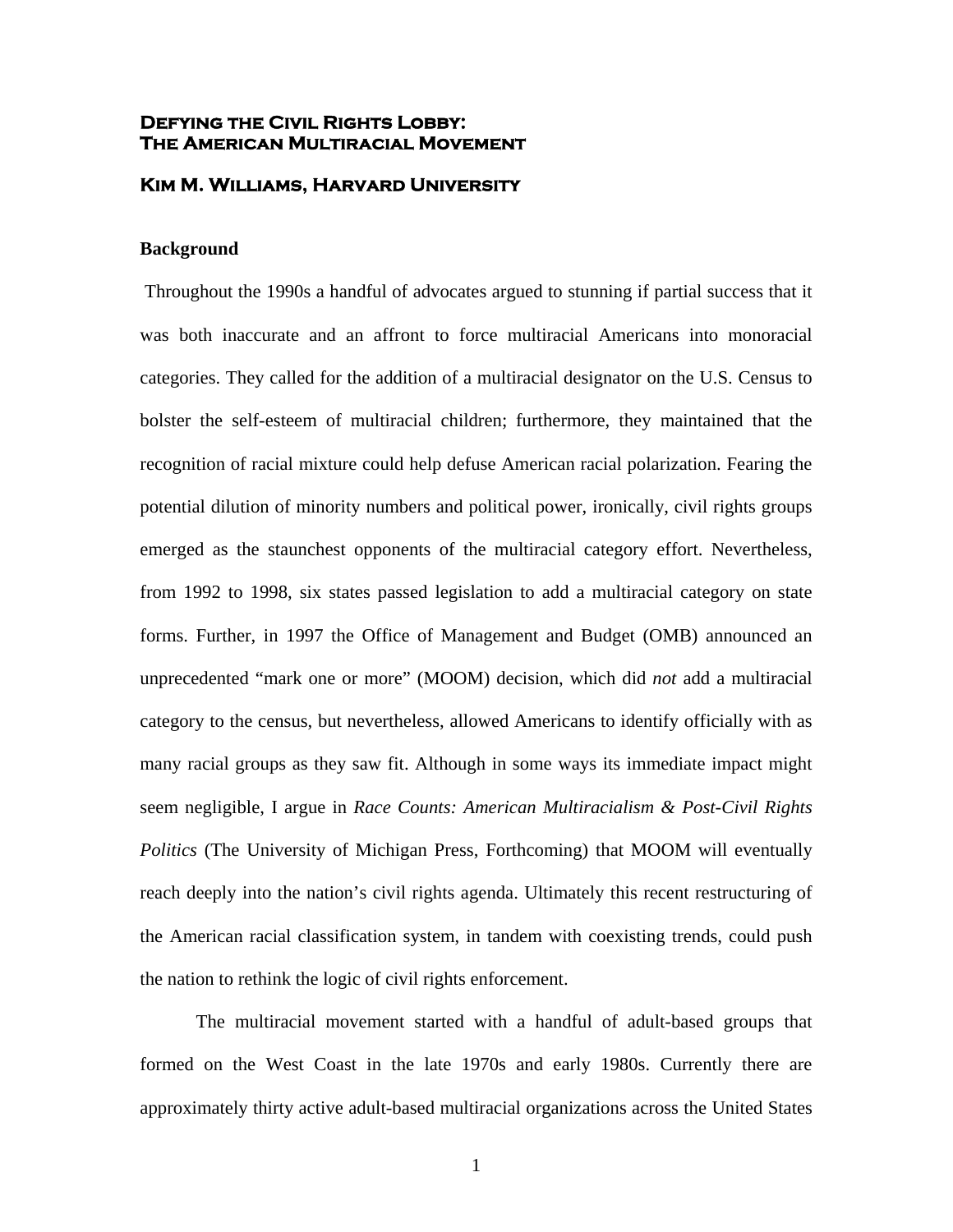and about the same number of student organizations on college campuses. Most of the adult-based groups are oriented toward social support more than political advocacy, but in 1988, a number of these local organizations joined forces to create the Association for Multi-Ethnic Americans (AMEA). At that point, the primary political goal of this new umbrella group was to push the Census Bureau to add a multiracial category on the 1990 census. Soon after the establishment of AMEA, two other national umbrella organizations formed: Project RACE (Reclassify All Children Equally) and A Place for Us. Beyond agenda setting, this small, disorganized social movement exerted little to no influence over the aforementioned outcomes. *At the height of movement activity it involved no more than 1000 individuals in a loose network of groups* (Figure 5.1) *scattered across the country and only twenty or so core, committed activists at the helm*.

### **Explaining the Federal Level Policy Change**

The new race data are unlike any before. How did it happen? While instituted by a Democratic administration, I argue that Democrats and Republicans saw different things in the same trend, and furthermore, that there is something in the multiracial idea that most of us want to hear. In this regard, the growing literature (Skerry 2000, Spencer 1999, Perlmann and Waters 2002, Nobles 2000) tends to hurry past or altogether overlook an important point: both federal and state outcomes were basically (intended to be) symbolic.

#### *The 1993 Hearings*

At the OMB's request, citing ongoing criticism of the census and rapid change in the racial and ethnic makeup of the country, Thomas Sawyer (D-Ohio), chair of the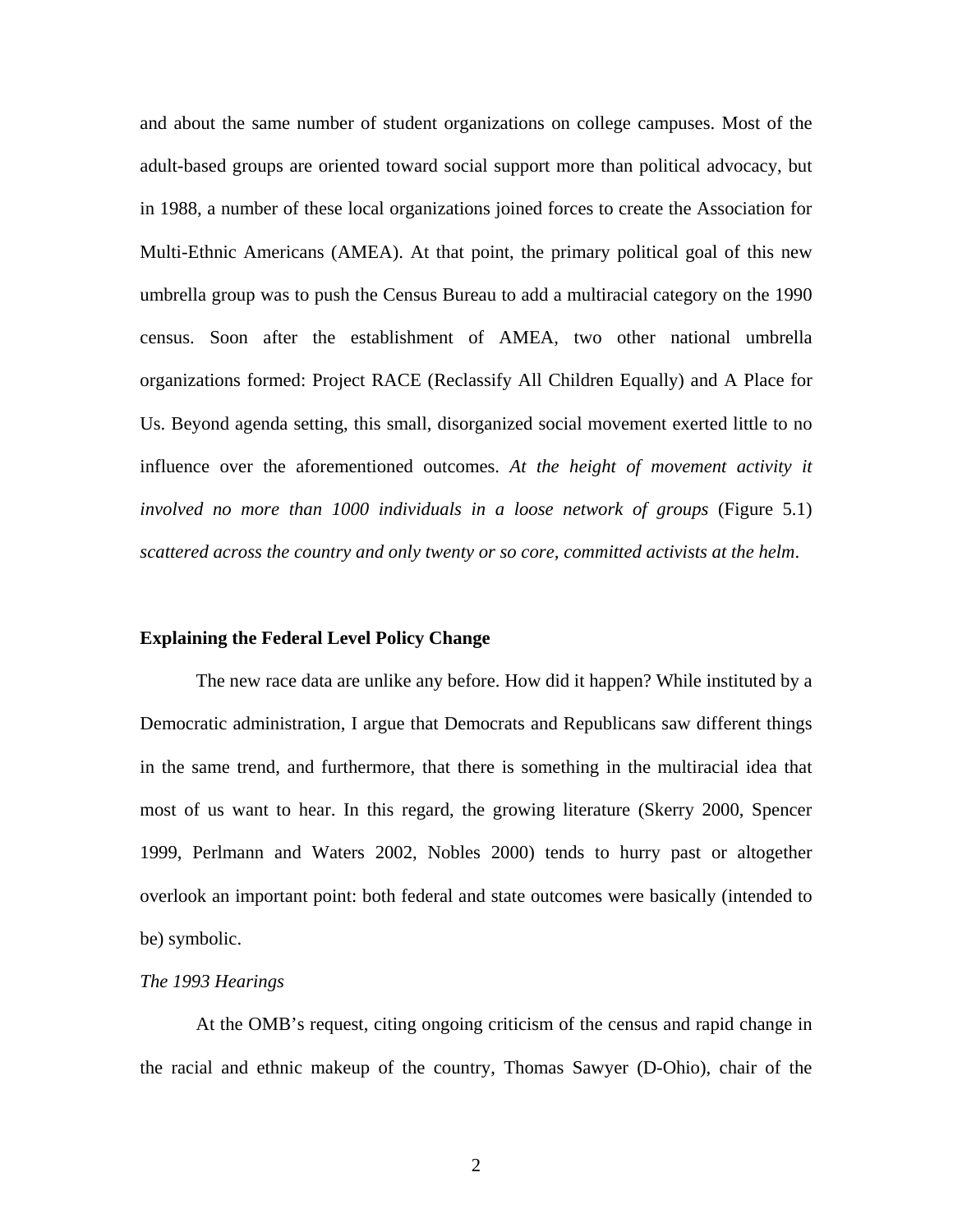Subcommittee on Census, Statistics, and Postal Personnel of the House Committee on Post Office and Civil Service, conducted hearings on the "Federal Measurements of Race and Ethnicity" in 1993. As discussed in chapter 2, controversy has engulfed every census since 1970. These difficulties spurred what would turn out to be a comprehensive fouryear review, beginning with the hearings chaired by Sawyer. The multiracial category initiative eventually became the dominant focus of the review. In the end, the official prism through which race had been viewed in this country for two decades gave way to a new system. Before 1997, identification with more than one race was not allowed; after 1997, the OMB gave everyone the option to identify with as many races as they wish (MOOM). Further, the OMB approved the addition of a new Native Hawaiian and Other Pacific Islander classification, while retaining the preexisting four major races and the Hispanic (ethnic) category.

According to Sally Katzen, administrator of the OMB Office of Information and Regulatory Affairs, the time had come in 1993 to "have a comprehensive review of all the categories."<sup>[1](#page-34-0)</sup> Laying emphasis upon the "very profound and sincere human concerns that have been voiced in letters by citizens across the country," she had "received pictures of children with questions. How shall I record this child's ethnicity? How shall I record this child's race? The kids are cute. The questions are real and very pressing."<sup>2</sup> Conveying a sense of control over the process, Katzen said the review would be a "fairly speedy process for something this complex<sup>[3](#page-34-2)</sup> and that the racial data necessary for the many programmatic needs of the federal government, including civil rights enforcement, would be left intact. The tone was of a reasonable balance struck: *the situation deserved examination, but ultimately, this investigation would not fundamentally disrupt the*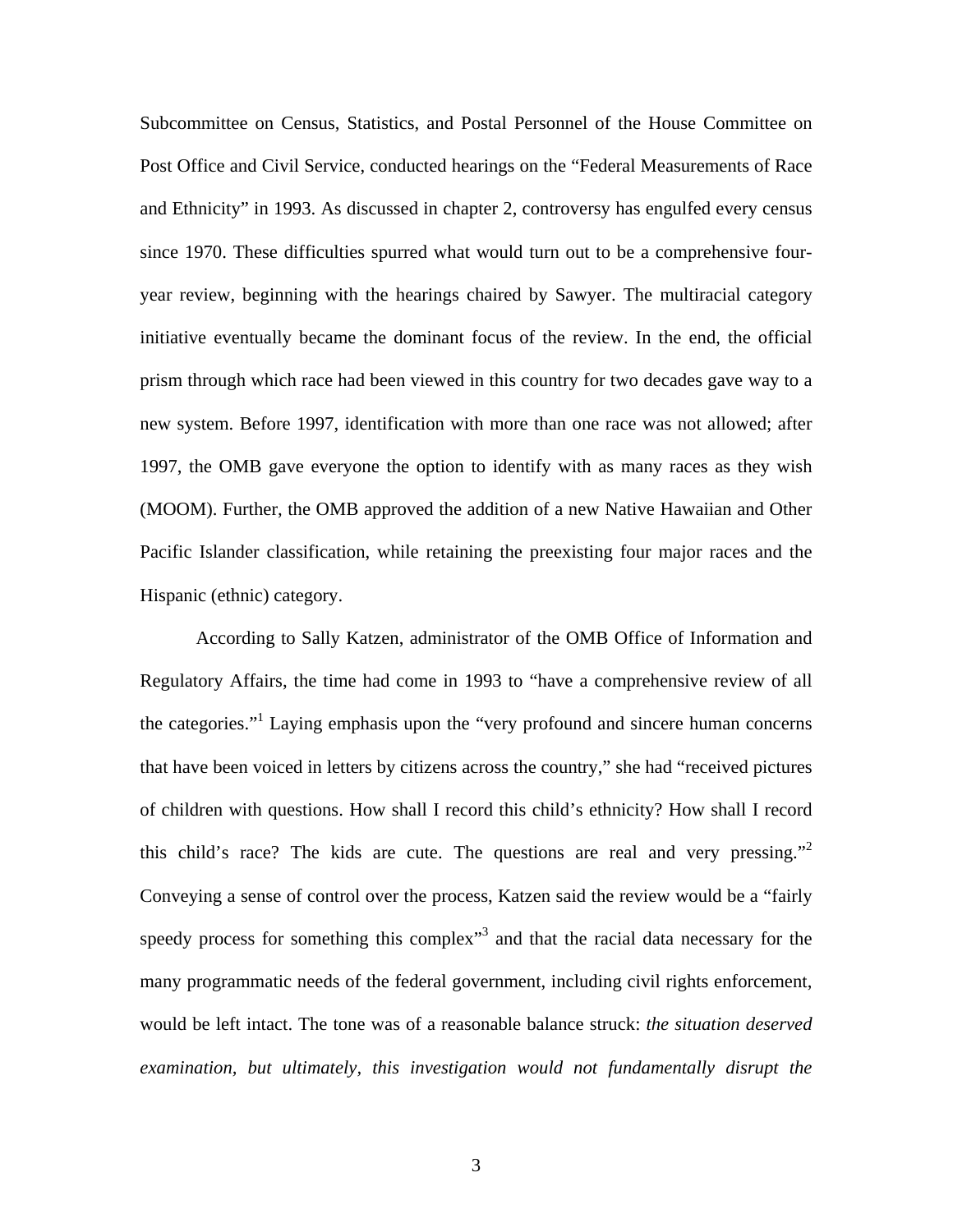*preexisting system*. Other members of the subcommittee included Tom Petri (R-Wisconsin) and Albert Wynn (D-Maryland).

The prospect of multiracial recognition *without* adverse civil rights consequences was attractive in Clinton's OMB.<sup>4</sup> Opening the hearings in 1993, Rep. Sawyer, like Katzen, set the expectation that a balance could be struck between ongoing racial and ethnic data needs and growing racial diversity/fluidity. He pointed to the need to preserve racial and ethnic "data for…important [civil rights] applications," but acknowledged that we have developed categories that "in the view of many, have become misleading over time."<sup>[5](#page-34-4)</sup> Notably, although a federal multiracial category proposal was on the table from the beginning, it does not appear as if the OMB ever really intended to go that route. Katzen indicated as much in 1993 when answering in the affirmative to Rep. Petri's inquiry as to whether a change would likely result in a "compromise in how the figures are massaged rather than how the public is forced to categorize."<sup>[6](#page-34-5)</sup> This brings me back to where I started: Democrats drove the process and ultimately offered (what they thought of as only) symbolic recognition. There is no statutory purpose served by federal level multiple-race data. And those identifying as multiracial on state forms (chapter 4) are recollapsed into the standard racial and ethnic categories mandated by the OMB whenever necessary for purposes of federal reporting.

Harry Scarr, then Acting Director of the Census Bureau, testified that growing racial diversity fueled by high levels of immigration made extensive testing and research a necessity for the 2000 count.<sup>7</sup> In fact, more testing was the ruling consensus of the 1993 hearings. The involved civil rights forces – including MALDEF, NCLR, the National Urban League (NUL) and the National Coalition for an Accurate Count of Asians and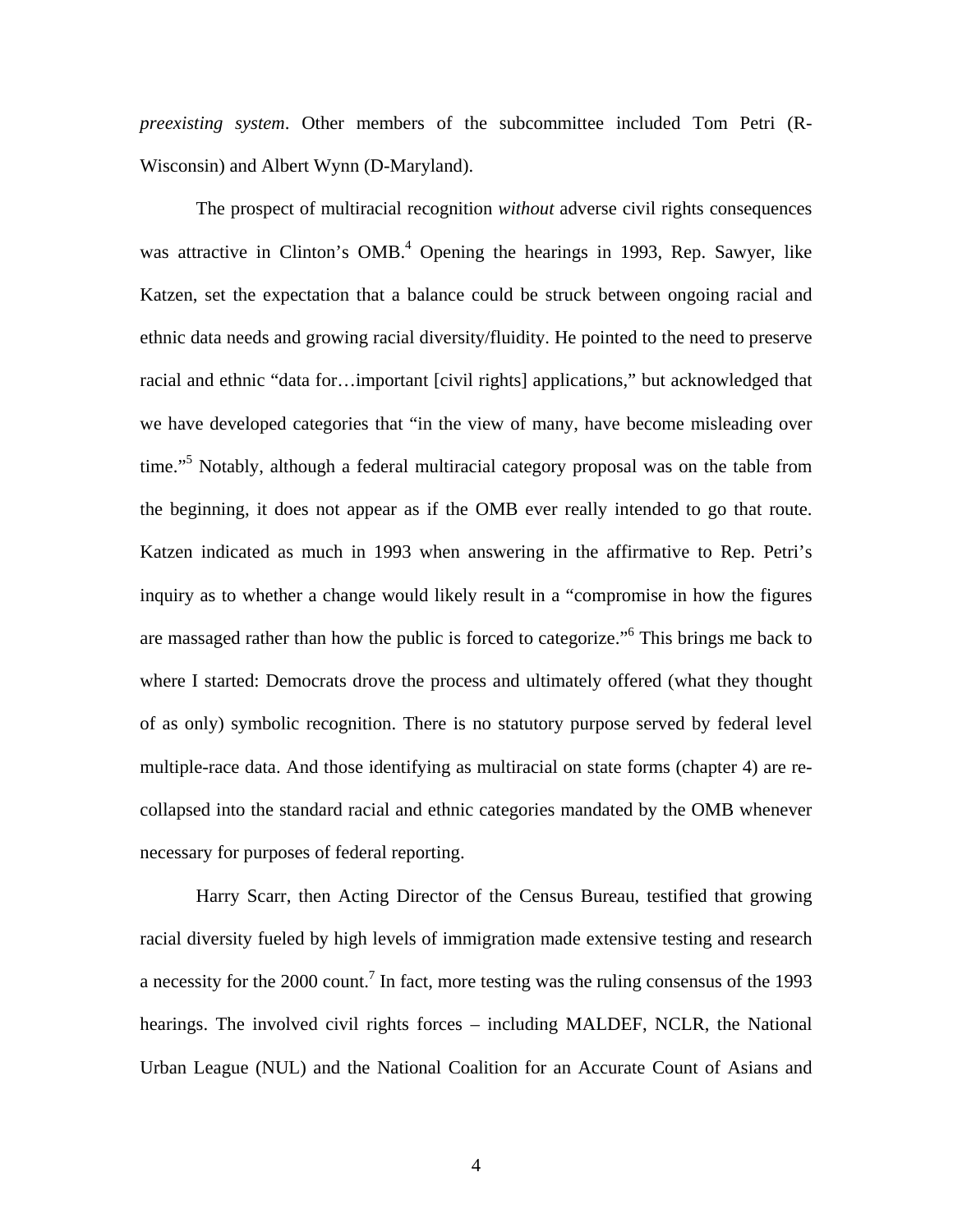Pacific Islanders, notably *not* the NAACP - found themselves on this side of the "extensive testing" argument for a variety of reasons, none the least because for years, all had been insisting that the bureau and the OMB improve the count. Interestingly, this was not the first time that a multiracial option was considered by the OMB. The agency considered but rejected a 1988 proposal to add an 'Other' racial category, ultimately falling back again on the need for more testing. That category would have been "principally for individuals of mixed race backgrounds and those who want the option of specifically stating a unique identification.<sup>38</sup> While supported by "many multi-racial/ multi-ethnic groups and some educational institutions"<sup>[9](#page-34-8)</sup> (AMEA was established in that same year), Katzen testified in 1993 that OMB "walked into a little firestorm" in 1988 when considering this modification to the 1977 directive. The proposal was dropped due to opposition from Federal agencies including the Civil Rights Division of the Department of Justice and the EEOC. According to Katzen:

fashion.<sup>10</sup> Those who opposed the change asserted that the present system provided adequate data, an issue we could discuss; that any changes would disrupt historical continuity, a very important consideration; and that the proposed changes could be expensive and potentially divisive, again something which probably could be thought through and handled in a mature

Here we see the reverse of the sampling/undercount dynamic: civil rights forces are telling us the system is workable as-is; the OMB tells us it is not.

The logic of more testing to correct known flaws and to address new trends was impossible to avoid. Although Billy Tidwell of the National Urban League feared a multiracial designation might "effectively turn the clock back" for blacks, he conceded that "significant adjustments in the measurement of race and ethnicity may be in order." $11$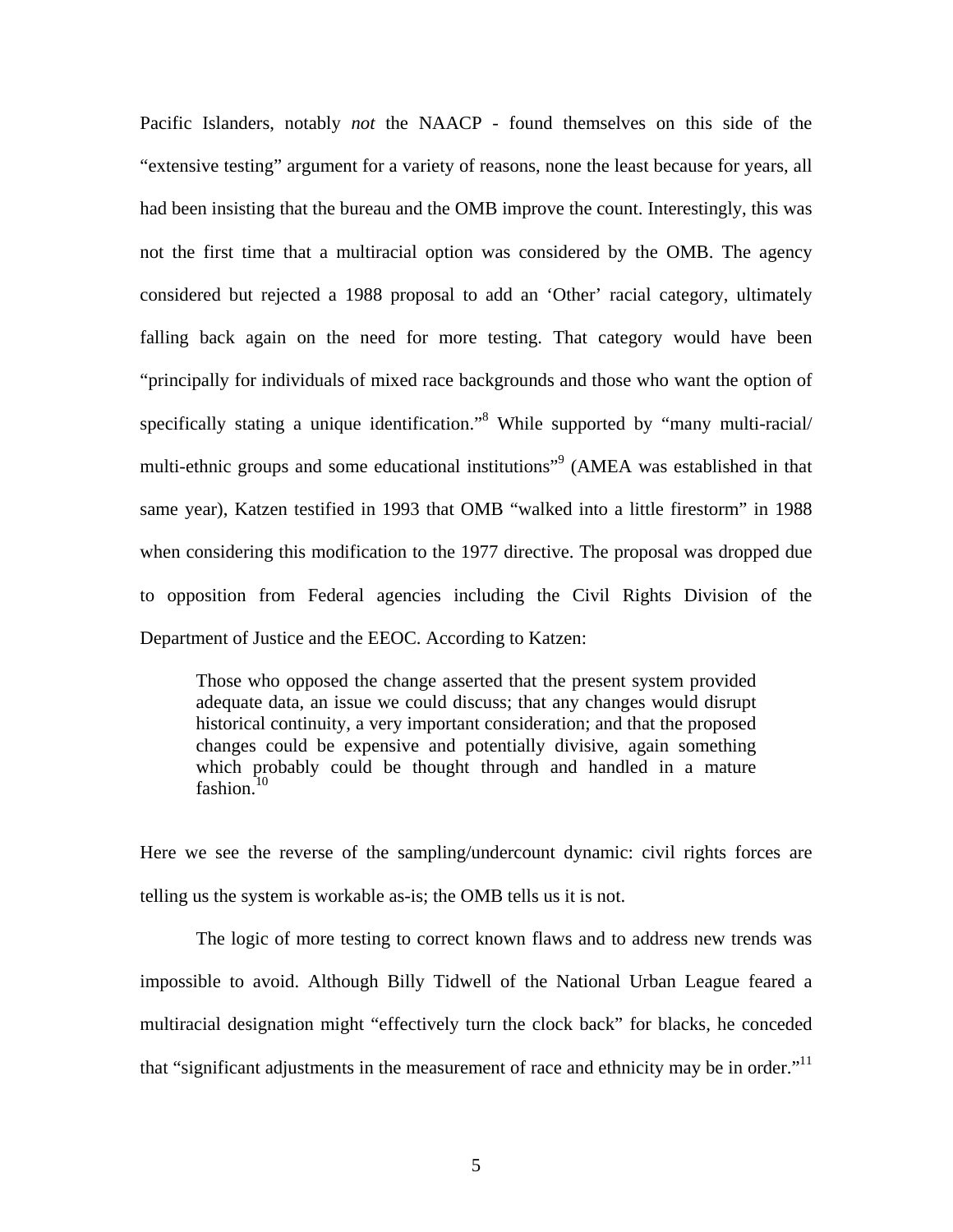Similarly, Sonia Pérez of NCLR underlined the need for accurate racial and ethnic data regarding the Hispanic population. However, she also described that population as multiracial "by nature,"<sup>12</sup> referring the subcommittee to Census Bureau analyst Manuel de la Puente's work indicating that "as a whole Hispanics view race as a continuum."<sup>13</sup> Mixed messages (sorry) also came from Stephen Carbo then Staff Attorney for MALDEF, who said

 rights laws are not compromised. [14](#page-34-13)  the continued collection of race and ethnicity data in the census is fundamental…[and] any changes to the collection of data on race and ethnicity must be strictly scrutinized to ensure that the integrity of our civil

However, asked by Sawyer whether increasing the number of choices would help, Carbo replied, "I'm hard pressed to find a situation where understanding diversity better, understanding complexity better, is a hindrance.<sup>"15</sup> Rachel Joseph of the National Congress of American Indians (NCAI) stated that her organization had no major objections to the quality of the 1990 census count of Indian and Alaska Native people (between 1970 and 1980 the American Indian population grew by an improbable 73 percent;<sup>16</sup> between 1980 and 1990, by **X** percent).<sup>17</sup> Joseph said that Indian tribes and organizations would be "very reluctant to change the race question without extensive testing and clear evidence that any proposed change would lead to improvements in the quality of the Indian data."<sup>18</sup> Except for the testing part, American Indians lost this argument (see Figure 6.1).

Civil rights testimony was more pointed on at least one count. Arthur Fletcher, *Chairperson of the U.S. Commission on Civil Rights* said he could "see a whole host of light-skinned Black Americans running for the door the minute they have another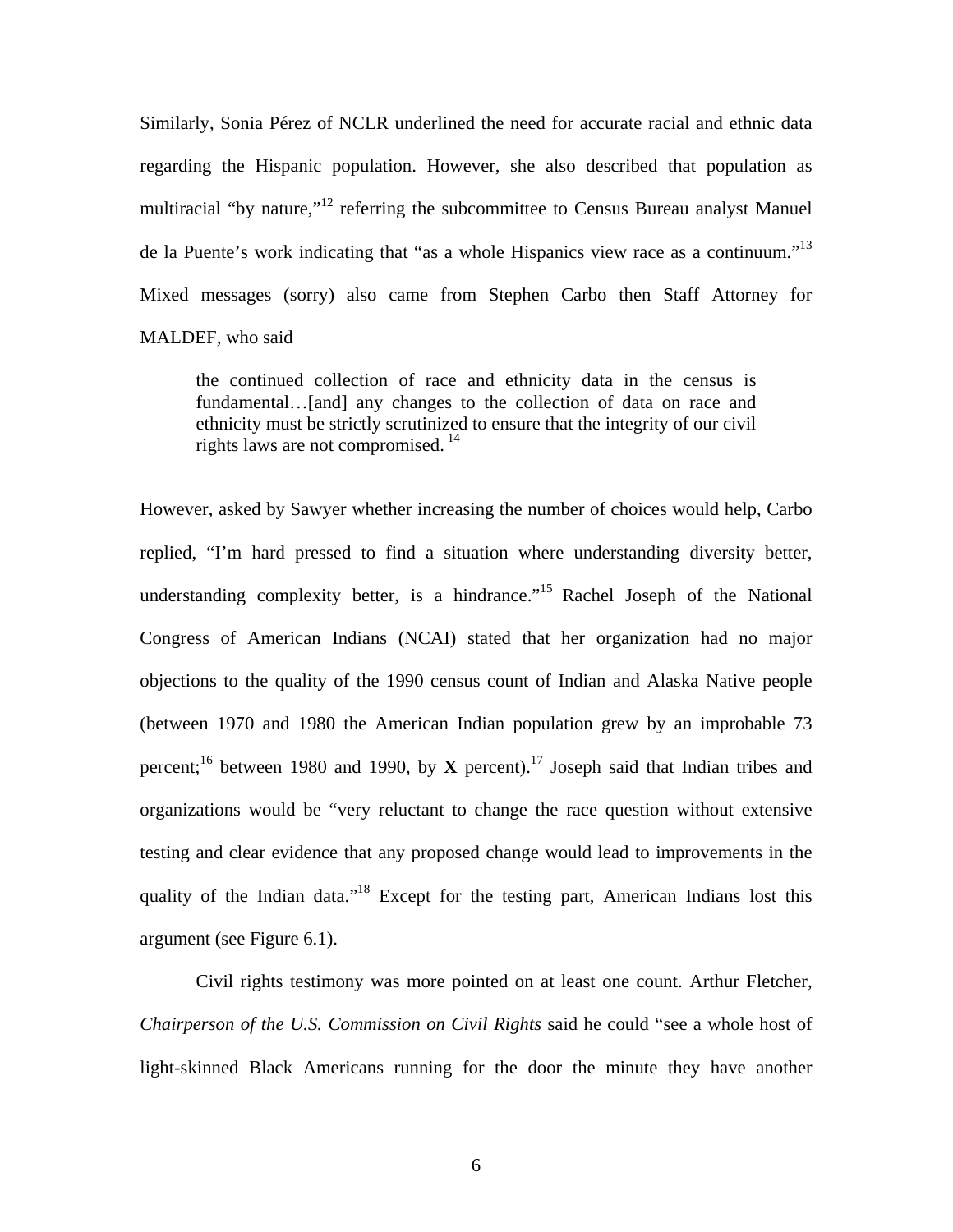choice."[19](#page-34-18) Beyond the fact that it is misleading to think of multiracial identification primarily in black-white terms (I discuss this later), this is an astounding comment from Fletcher, who would seemingly prefer racial assignment divorced from consent and personal identification. He also joined the call for more testing. Thus, the civil rights position came close to that of the OMB, if more warily: the existing arrangement may need examination but ultimately it should be left fundamentally unchanged.

AMEA and Project RACE representatives held different ideological and political views from the beginning, though they shared the position of Carlos Fernandez (then AMEA president), who told the subcommittee that "No child should be forced to favor one parent over the other by any government agency."<sup>20</sup> Further, both organizations concurred that this growing community of multiracial people and families could help to alleviate racial strife. Finally, they agreed that the lack of a federal multiracial category represented a health risk in terms of misdiagnoses. However, they parted ways on a critical point: Susan Graham objected to "any format that does not include the term 'multiracial,'" taking this position in light of the self-esteem of multiracial people.

 census, black at school, and multiracial at home, all at the same time."[21](#page-34-20)  I'm not a scholar, attorney, or lawmaker. I'm just a mother, a mother who cares about children and whether I like it or not, I realize that self-esteem is directly tied to accurate racial identity. Ironically [due to different classification schemes] my child has been [regarded as] white on the U.S.

AMEA's proposal differed from that of Project RACE. The latter insisted on a stand-alone, separate multiracial classification without further breakdown. The former proposed the addition of a multiracial category "followed by a listing of the racial and/or ethnic groups appearing on the main list."<sup>22</sup> AMEA would later vacillate on this point, but at this juncture both AMEA and Project RACE concurred that every

7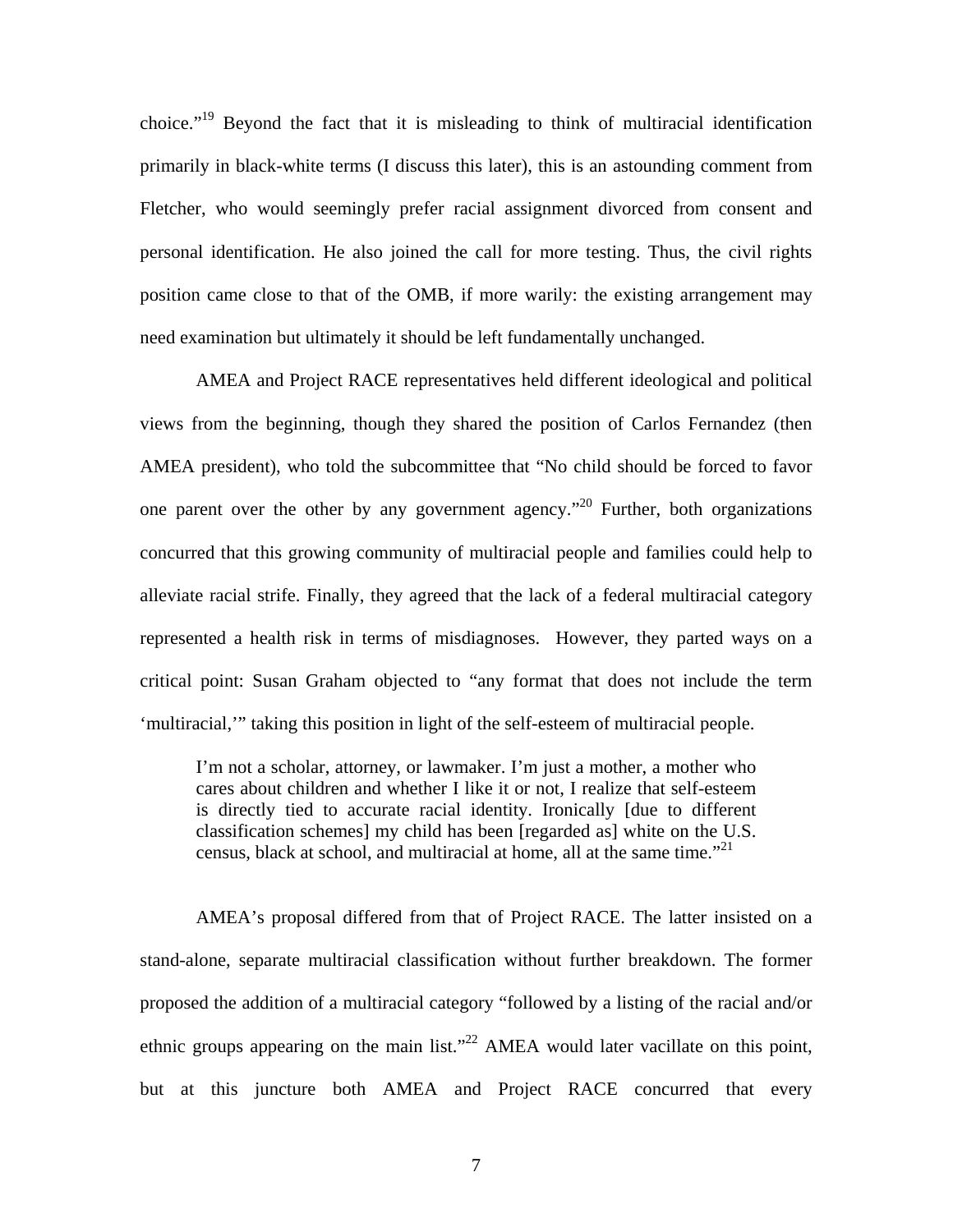"multiethnic/interracial" person has the "same right as any other person to assert an identity that embraces the fullness and integrity of their actual ancestry, $\frac{1}{2}$  as Carlos Fernandez, AMEA president, testified before the subcommittee. One problem here is that a multiracial person, according to multiracial advocates, is someone with two monoracial parents. Put differently, in calling for a tally whereby multiracial individuals could identify "accurately," the multiracial logic falls back on a biological rationale for identification. And how, in the case of the Project RACE proposal, would the arbitrary lumping of responses into a catch-all multiracial category be more accurate? Another problem is that while both groups pointed to the societal benefits of multiracial recognition - again, Fernandez: "our very identity is a challenge to this deeply ingrained prejudice of a divided world"<sup>24</sup> – the vision was abstract and no details were supplied.

Members of Congress testifying in 1993 were not particularly interested to debate the pros and cons of a potential multiracial category. Representative Sawyer opened the second session on 29 July, once more underscoring the necessities and uses of racial data, but again reiterating his original caveat: these "categories of convenience…convey an illusion of specificity that fails to capture the dynamic patterns of our population."<sup>25</sup> Senator Daniel Akaka (D-HI) followed with a case in point. Stating that his proposal was supported "by the entire Hawaii congressional delegation, Hawaii's Governor John Waihee, Native Hawaiian organizations, and the National Count for an Accurate Count of Asians and Pacific Islanders,"[26](#page-34-25) Akaka requested a separate classification for Native Hawaiians. "We have literally fallen through the cracks," he testified, "between definition as Native Americans in many Federal laws and classification as Asian or Pacific Islanders in Federal forms."[27](#page-34-26) Ultimately, Akaka won this argument and a new Native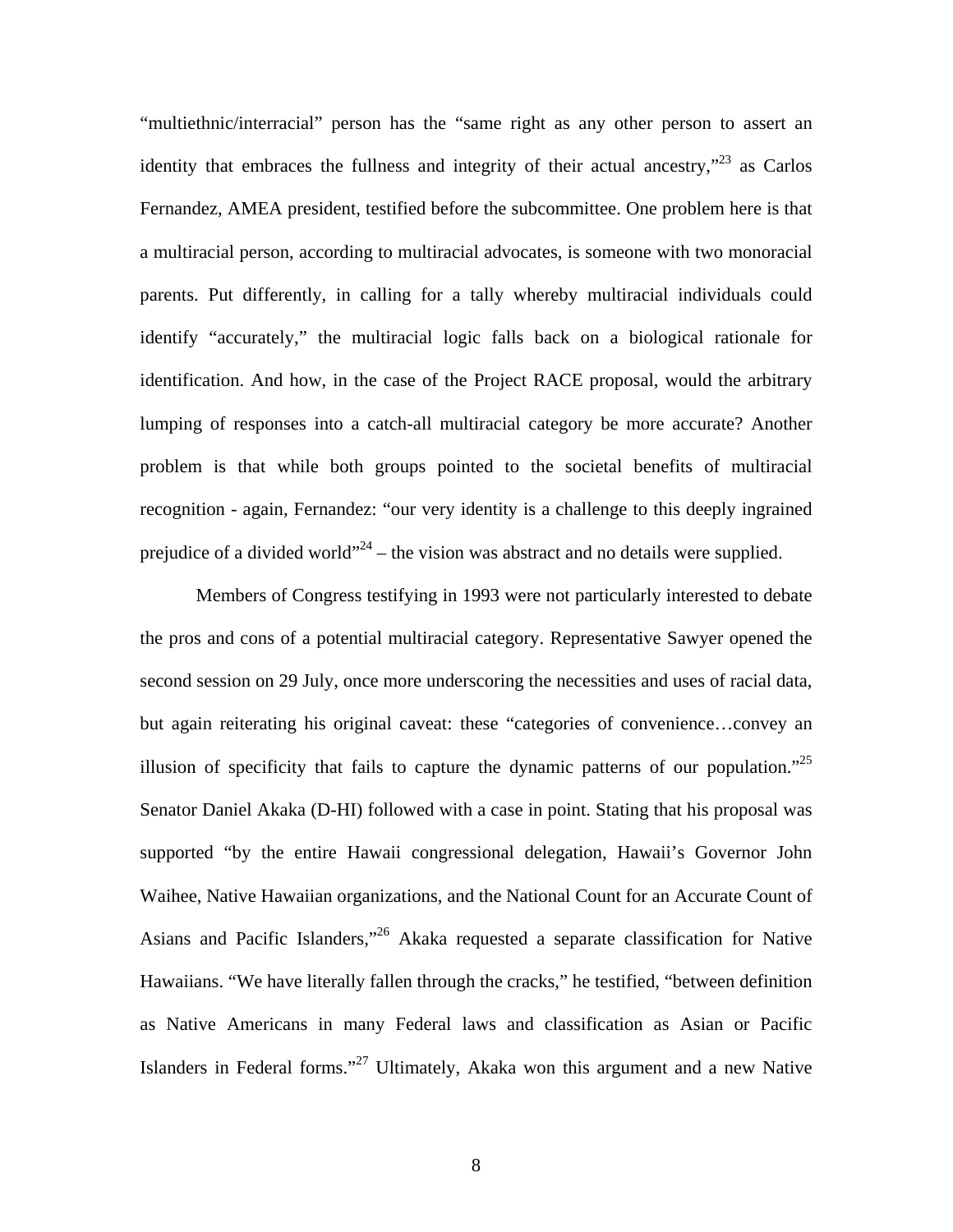Hawaiian and Other Pacific Islander (NHOPI) category was created in 2000 (pop.  $398,835$ .<sup>28</sup> Two items were on Norman Mineta's (D-CA) agenda. First, he wanted to put a stop to the Census Bureau's plans to collapse the separate ethnic categories (in other words, to eliminate the check-off format) for Asian-Pacific Americans used previously.<sup>29</sup> Second, Mineta wanted respect. "Until the Bureau recognizes [us] as a constituency to be served rather than a problem to be dealt with, this estrangement will persist."<sup>30</sup> He succeeded in his first goal; it is less clear if his second stipulation was met. Barney Frank (D-MA) "wouldn't be here…if we knew exactly what percentage" of the people in New Bedford and southeastern Massachusetts are of Cape Verdean ancestry. "People have a problem out there. Are they African-American? Are they Black? Are they Cape Verdean?"[31](#page-34-30) Absorbed in other issues, Congressional Democrats paid little attention to the multiracial category proposal in 1993.

However, the lone Republican on the subcommittee, hailing from an overwhelmingly white district in Wisconsin, was thinking about the possibilities. On 30 June, Rep. Petri asked civil rights testifiers if they were

Worried that if [a multiracial category is instituted] and you have to have – when you get into court, if they establish discrimination by comparing with the pool in the community and if it drops from ten percent to eight percent because there's a new multiracial category this might somehow make it harder to win a case or something?<sup>32</sup>

Stephen Carbo of MALDEF responded that he was "not sure" but he "[understood] the question."<sup>33</sup> Later, Petri opined, "when you create a new category it may complicate litigation and protection in the civil rights area."<sup>34</sup> Stunningly, within a year of the 1993 hearings, Republicans gained control of the House of Representatives for the first time in forty years. As a result, House committees were reorganized and the Committee on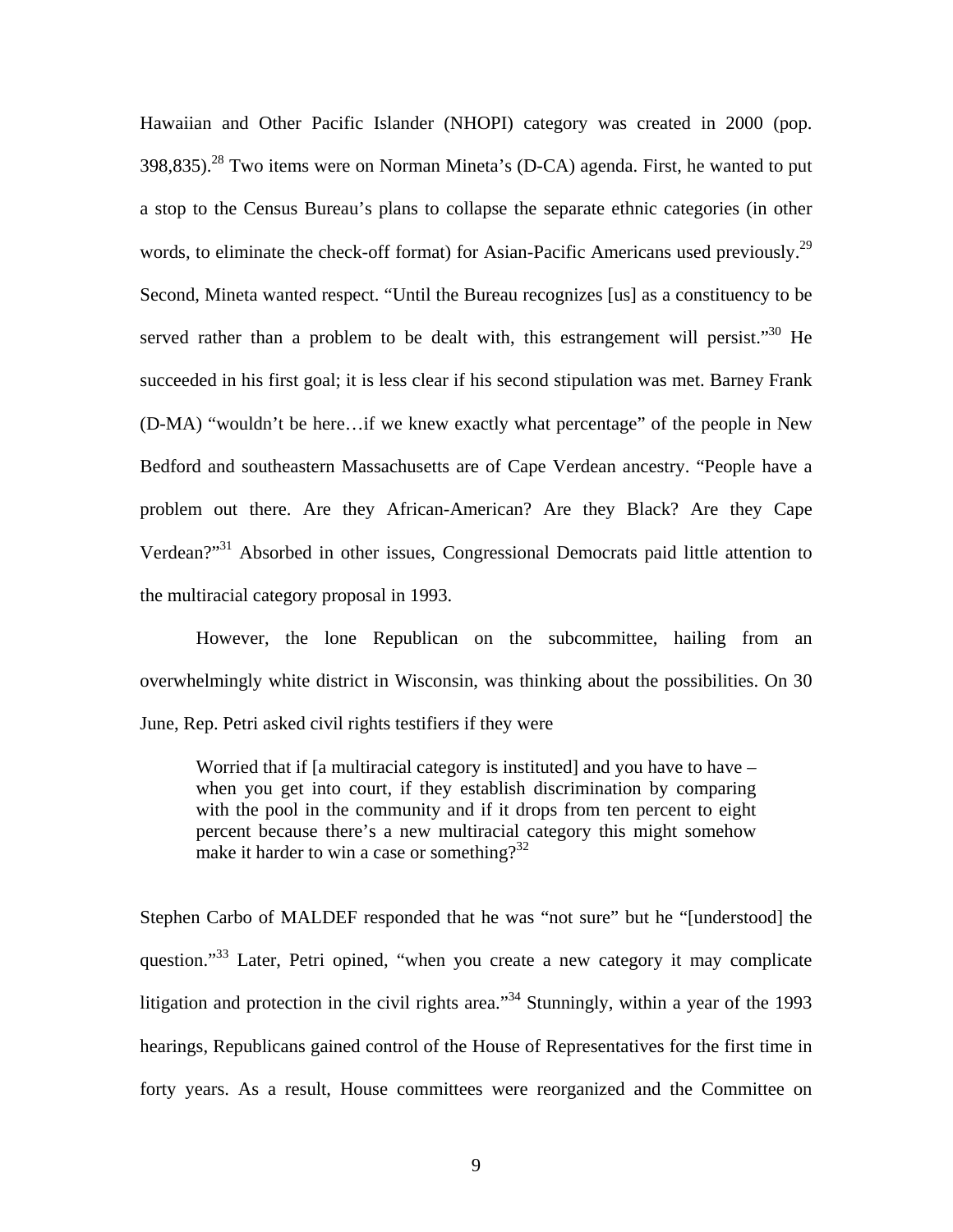associated with the multiracial cause, despite fervent efforts to bring him on board.<sup>36</sup> Government Reform and Oversight assumed the responsibilities of the Committee on Post Office and Civil Service. During the 104<sup>th</sup> Congress, furthermore, Petri introduced H.R. 3920 as an amendment to the Paperwork Reduction Act. It would have required that respondents have an opportunity to "specify, respectively, 'multiracial' [in the case of a list of racial classifications] or 'multiethnic' [in the case of a list of ethnic classifications] in the collection of information.<sup>35</sup> During the  $105<sup>th</sup>$  Congress he reintroduced this failed measure as H.R. 830 calling it the "Tiger Woods Bill". Incidentally, Tiger Woods never

# **The Research Agenda and Subsequent Developments**

The OMB delivered on its promise to investigate comprehensively the matter of racial categorization. In March 1994, it established the Interagency Committee for the Review of Racial and Ethnic Standards, the most important of the numerous committees and workshops established toward this end. This committee, comprised of representatives from more than thirty federal agencies, would eventually submit final recommendations to the OMB. One of its first acts was to create a Research Working Group, co-chaired by the Census Bureau and the Bureau of Labor Statistics (BLS), to outline an appropriate agenda for researching and testing key concerns. The five central issues identified by the Research Working Group included:

1. *Reporting of multiple races*: What are the possible effects of including a multiple-race response option or a multiracial category in data collections that ask individuals to identify their race and ethnicity?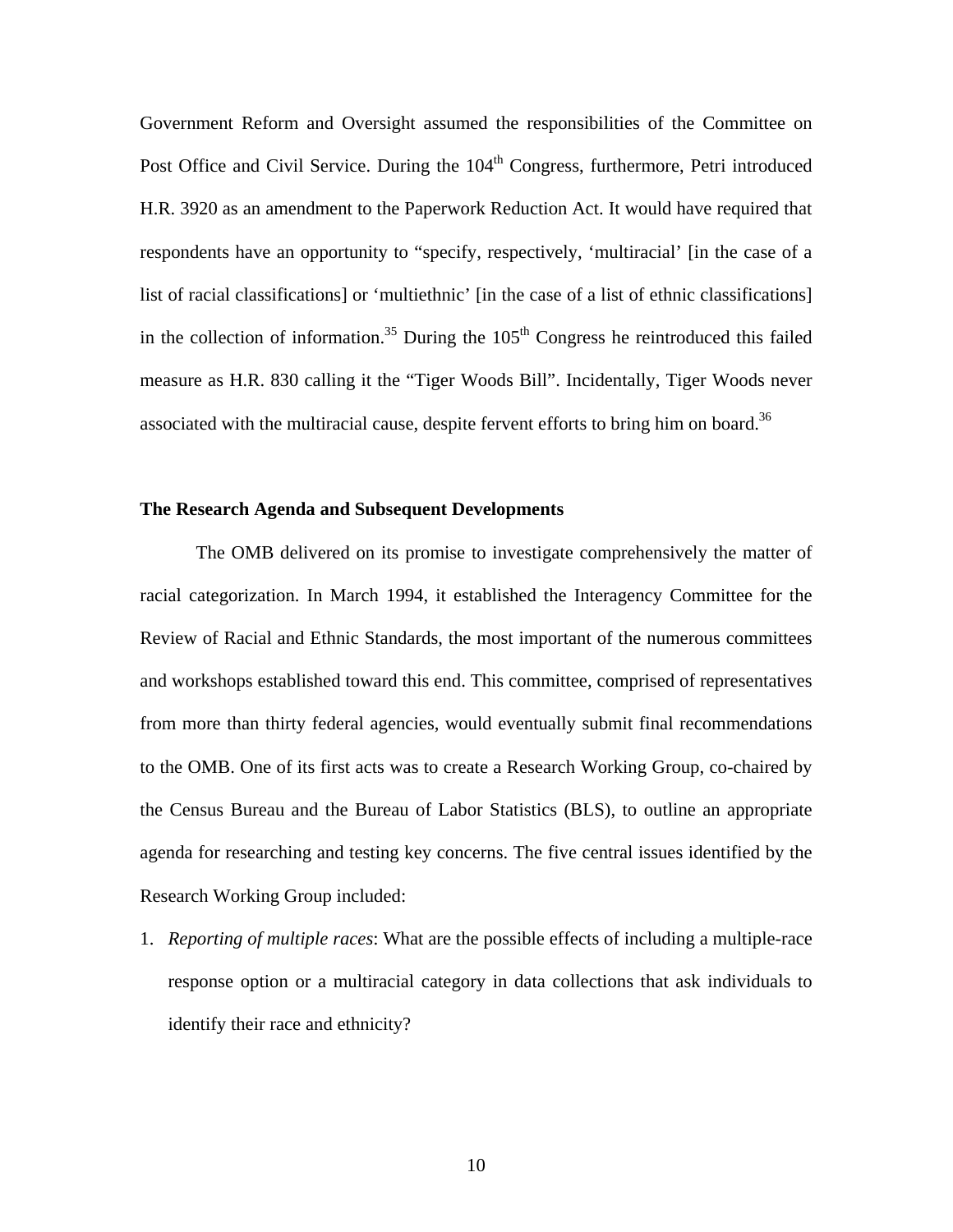- 2. *Combining questions on race and Hispanic origin*: Should a combined race/Hispanic origin question be used instead of separate questions on race and Hispanic origin?
- 3. *Concepts of race, ethnicity, and ancestry*: Should the concepts of race, ethnicity, and ancestry be combined and include, for example, a follow-up, open-ended question with no fixed categories? How well does the public understand these three concepts?
- 4. *Terminology*: Should any of the current terminology for the racial and ethnic categories be replaced or modified?
- 5. *New classifications*: Should new racial or ethnic categories be developed for specific population groups and be added to the minimum basic set of categories? $3<sup>37</sup>$

The agenda itself represented a victory for multiracial activists, as almost all of the major issues identified for exploration related directly to their concerns. Soon after, the Research Working Group announced its upcoming plans for the continuing review. The highlights would include public hearings in 1994 to solicit commentary on a number of potential changes to OMB 15. Then, in May 1995, the BLS would sponsor a Supplement on Race and Ethnicity to the Current Population Survey (CPS). The Census Bureau would test alternative approaches to collecting data on race and Hispanic origin in the March 1996 National Content Survey (NCS), and finally, in June 1996, the bureau would conduct a Race and Ethnic Targeted Test (RAETT) to assess the effects of possible changes on smaller populations.<sup>38</sup> All of this was good news for multiracial advocates, but by late 1993, as reported in *AMEA Networking News*, multiracial advocates were "quite aware of the political, bureaucratic and traditional cultural forces we are up against."[39](#page-34-38)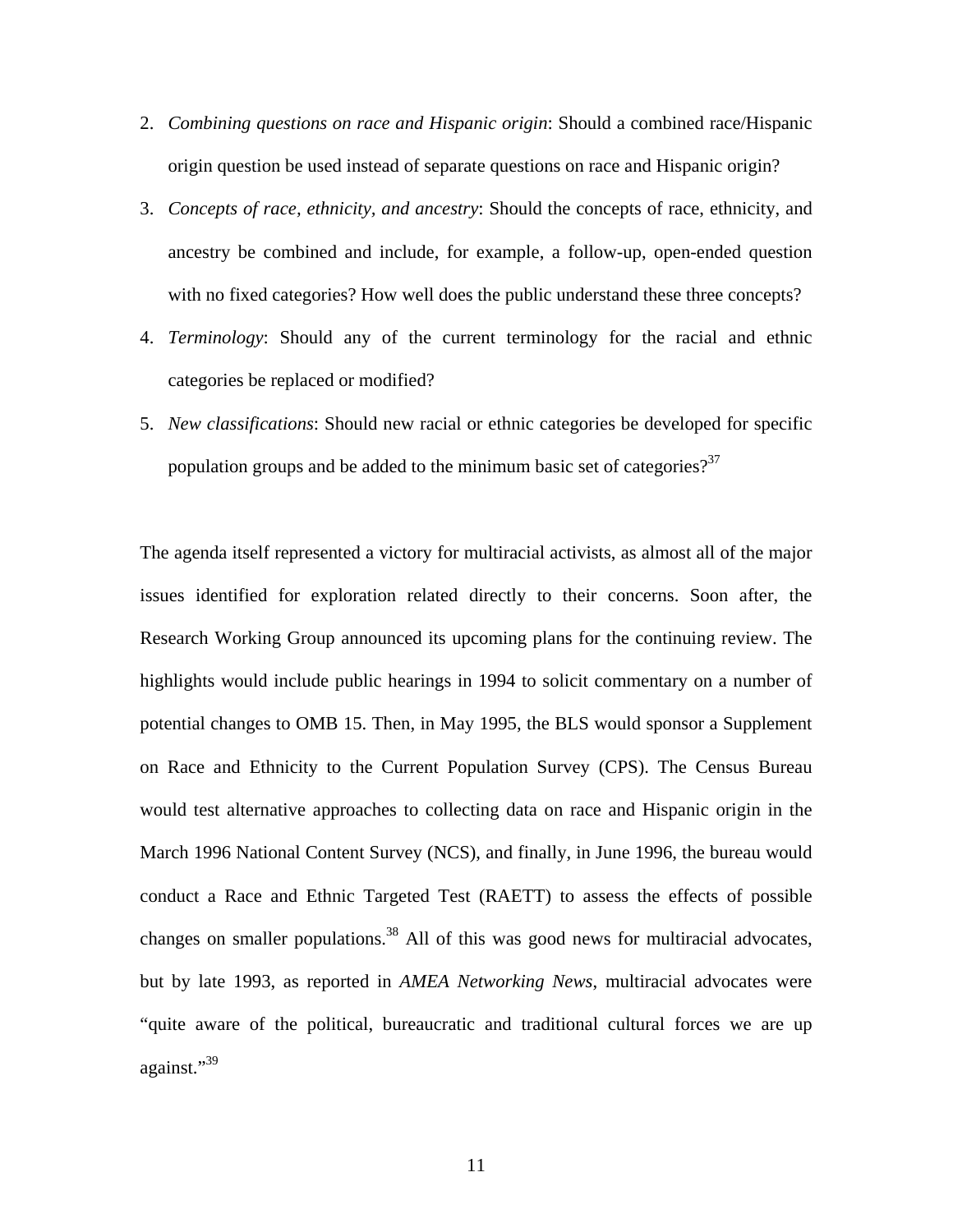After the Research Working Group laid out its research agenda, civil rights groups began to look upon the multiracialists much more seriously. In response to the OMB's stated plans, in 1994, a number of civil rights organizations circulated a "Coalition Statement," signed by the Lawyer's Committee for Civil Rights Under Law, the NAACP, the National Urban League, and the Joint Center for Political and Economic Studies. The Coalition argued:

The risk of instituting a change in existing public policy...could have profound adverse consequences for the general welfare. Rather than being progressive [the multiracial proposal] portends serious regressive effects...we are concerned that the addition of a multiracial category may have unanticipated adverse consequences, resulting in Blacks being placed even lower in the existing American hierarchy... [The multiracial initiative has] potential disorganizing and negative effects on Black Americans...and would, [in] reduc[ing] the official count of Black Americans, distort public understanding of their condition...Directive 15 is appropriately viewed as part of the judicial, legislative, and administrative machinery that has been constructed over time to combat and eradicate racial discrimination. It is important to remind ourselves that this anti-discrimination capability was achieved at great cost. The sacrifices of the Civil Rights Movement...were not in vain...We are opposed to any action by OMB which will result in the disaggregation of the current Black population. $40$ 

Here, the (black) civil rights stance is unequivocal. The multiracial proposal is not progressive (although it might seem so) and would be of more harm than help. AMEA and Project RACE responded:

This statement is alarmist in tone, and implies that a multiracial category, in and of itself, has the 'power' to upset the racial/ethnic status quo…Civil rights gains sought by any minority group in the history of the United States have never been without risk, and have been well worth changes in existing policies. The multiracial community is no less discriminated against and no less deserving of its rights than any other racial or ethnic community. The interracial community sees the rigidity of these existing categories as a means of shutting out its people from receiving the same benefits, protections, and considerations under the law as the representatives of the 'coalition' wish to retain...[Your] stance merely perpetuates the myth that races and ethnic groups cannot mix. It encourages a continued atmosphere of antagonism, elitism, and suspicion which allowed anti-miscegenation laws to stay on record in sixteen states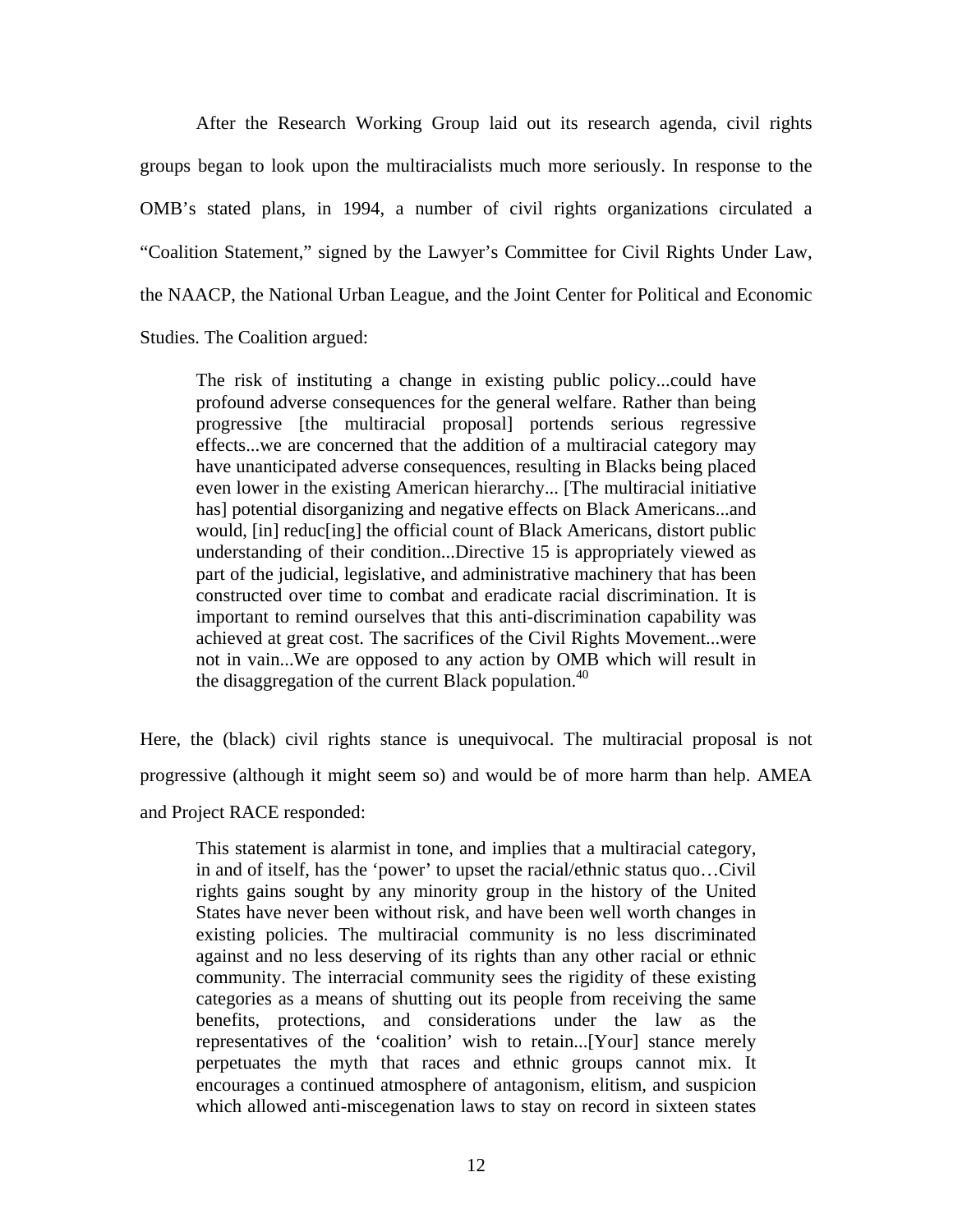up until 1967...Let there be no doubt, this issue is as much an economic numbers game to the groups resisting the addition of a new category as it is a discussion of lofty socio-political ideals. How are the civil rights of the interracial community being properly served if you continue to ignore these families and their offspring?<sup>41</sup>

In the hearings and in virtually all other available outlets, multiracial activists routinely touted the transformative possibilities of their efforts, but here that claim is muted to absent. In response to the coalition statement, AMEA and Project RACE chose to stress the interest group aspirations of the purported multiracial community. Put differently, multiracial advocates wanted it both ways: they wanted a piece of the pie (as a separate ethnoracial group) but they also sought to undermine the notion of distinct ethnoracial categories.

 court case. It was "*specifically her multiracial status* that earned her the abuse of A few months after this exchange, the principal of a high school in Wedowee, Alabama told students that he would cancel the school prom if interracial couples attended. AMEA contacted the Bowens family with condolences and the offer to assist in whatever way possible. Meanwhile, the Southern Poverty Law Center filed a lawsuit in Federal Court on behalf of Bowens, charging her civil rights had been violated under both the U.S. Constitution and Title VI of the 1964 Civil Rights Act. The Bowens incident again drew national press attention to the multiracial movement. Once more, Carlos Fernandez, now AMEA's outgoing president, thought he had found the perfect principal Hulond Humphries,"[42](#page-34-41) Fernandez observed. However, against the wishes of both AMEA and the Southern Poverty Law Center, Bowens chose eventually to settle out of court.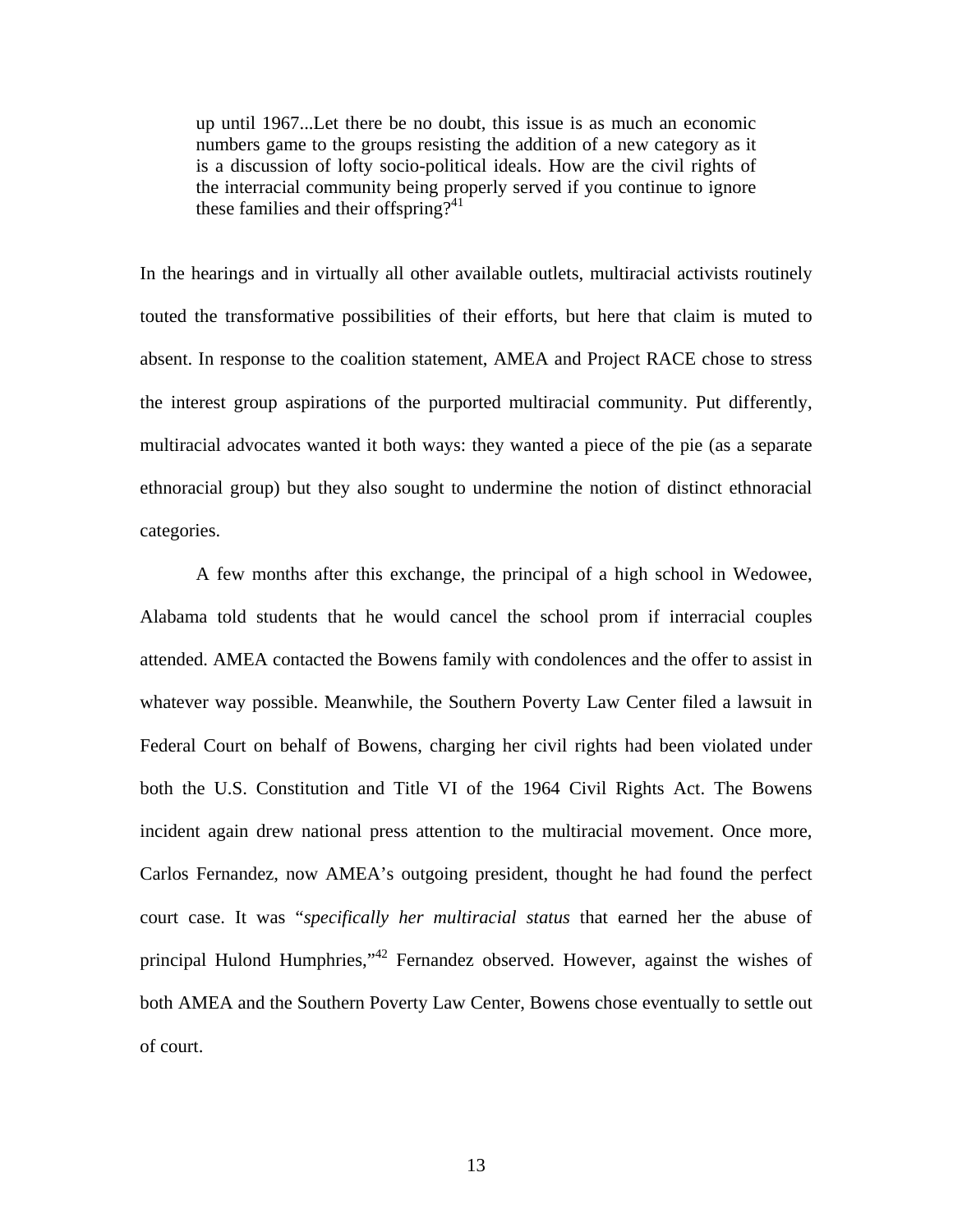In August 1995, the OMB issued a *Federal Register* notice to provide an interim report on the review process. Having received oral testimony from 94 witnesses in the public hearings and the opinions of nearly 800 letter writers, the *Federal Register*  indicated that many of these comments proposed allowing individuals self-identifying with more than one race to 'check all that apply' from the list of preexisting options.<sup>43</sup> In response to the interim report, AMEA and Project RACE sent a joint letter to Katherine Wallman, Chief of Statistical Policy for the OMB: "'mark all that apply' or 'check as many as applicable' would still render a multiracial person invisible, and merely serve to collapse numbers back into the five existing categories.["44](#page-34-43) Keep in mind that at this point AMEA and Project RACE stood for a multiracial category designator and nothing less. Although multiracial advocates regarded the 'mark all that apply' suggestion a potential setback, within a few months they found themselves incorporated into the process. In November 1995, following up on the recommendation of Ron Brown, the late Secretary of Commerce, Martha Riche - who filled the long-vacant position of Census Bureau director in October 1994 - interviewed Ramona Douglass and based on that meeting granted AMEA a formal role on the Census 2000 Advisory Committee.

Not all multiracial activists agreed that movement strategy should hinge on legal maneuverings and staid meetings in Washington. Some wanted to take it to the streets. That same year (1994) Charles Michael Byrd, a limousine driver-cum-multiracial activist based in Queens, New York, launched *Interracial Voice*. It would quickly become the major means of circulating information within the activist multiracial community. As Byrd's website - billing itself as "The Voice of the Global Mixed-Race/Interracial Movement" **-** grew in popularity, Byrd himself grew more inclined to assert his own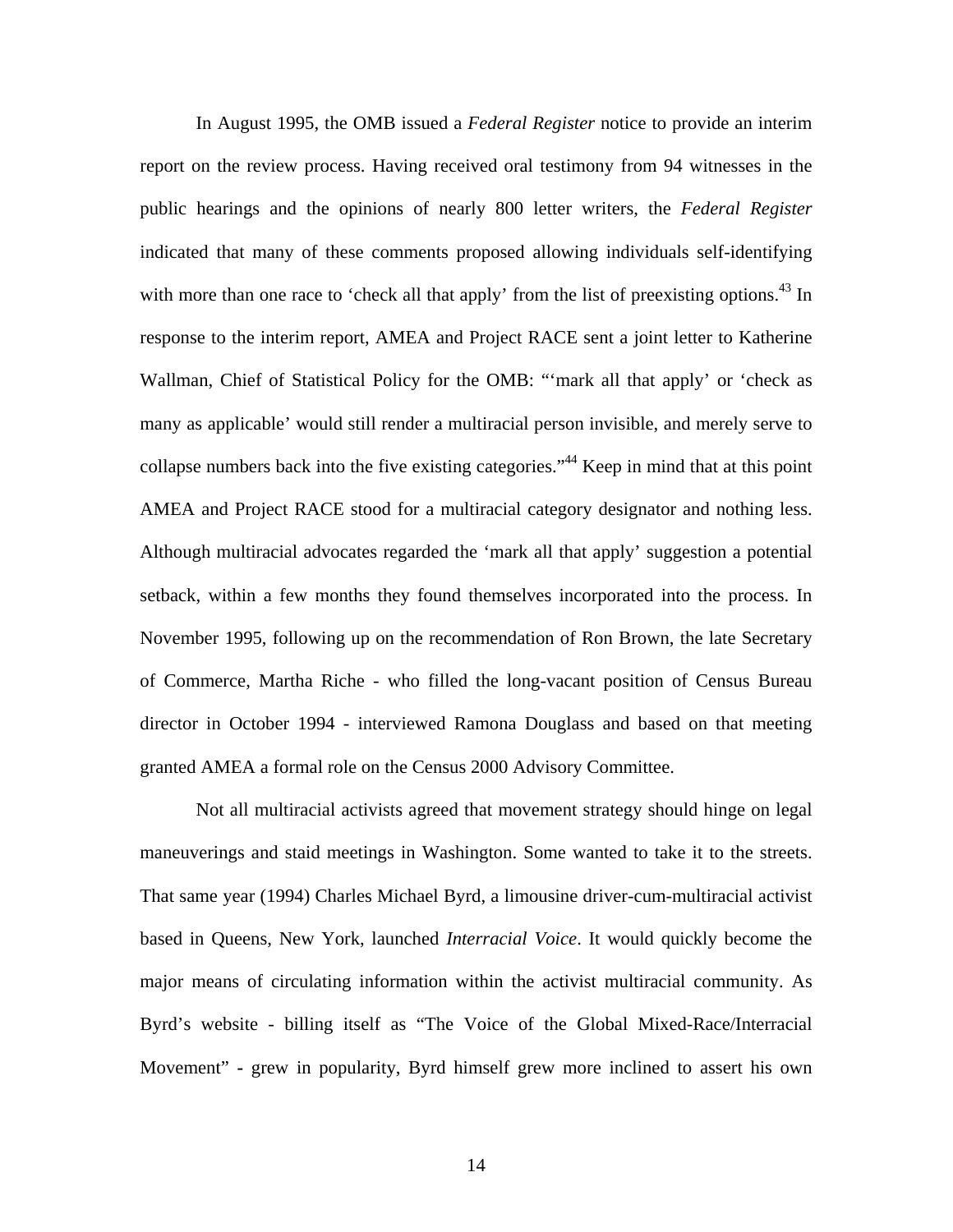opinions. Single-handedly, he organized the first multiracial solidarity march, held on the Mall in Washington D.C. on 20 July 1996. Byrd did not lead or even actively participate in a multiracial organization. Nevertheless, using the website as his platform, he began planning for the event against the wishes of AMEA and other involved actors.<sup>45</sup> While his main stated objective was to petition the government to institute a multiracial category for the 2000 census, Byrd had other objectives, including:

- Repudiating the rising tide of separatist ideology that is engulfing the traditional civil rights organizations and their leaders
- Signaling the beginning of the end of 'race' as the social construct that divides humanity
- Unmasking hypodescent…a.k.a. the infamous 'one drop rule,' for what it is: one of the most vicious aspects of American racism

# **Multiracial Solidarity! Multiracial Power!** [46](#page-34-45)

Eventually, in many cases begrudgingly, Byrd managed to collect seventeen endorsements for the march from multiracial organizations across the country and arranged for fourteen speakers to deliver speeches at the event. Ruth and Steve White, Susan Graham, and particularly lacking in enthusiasm, Ramona Douglass, were in attendance. Before the march, Douglass complained, "I believe the pen is mightier than the picket line...my demonstration days are numbered...the board room is where lasting decisions can be made - not in the streets. This isn't Selma in the sixties."<sup>47</sup> Again, AMEA preferred to operate as an institutionalized, ethnic lobbying group.<sup>48</sup> This author attended the demonstration, at which many of the sentiments advanced by multiracial activists that I had read on paper began to materialize in front of me. A man walked quietly around the perimeter of the small crowd, his two young children in tow, carrying a sign that read: I AM THE FATHER OF MY CHILDREN. (Often, the parents of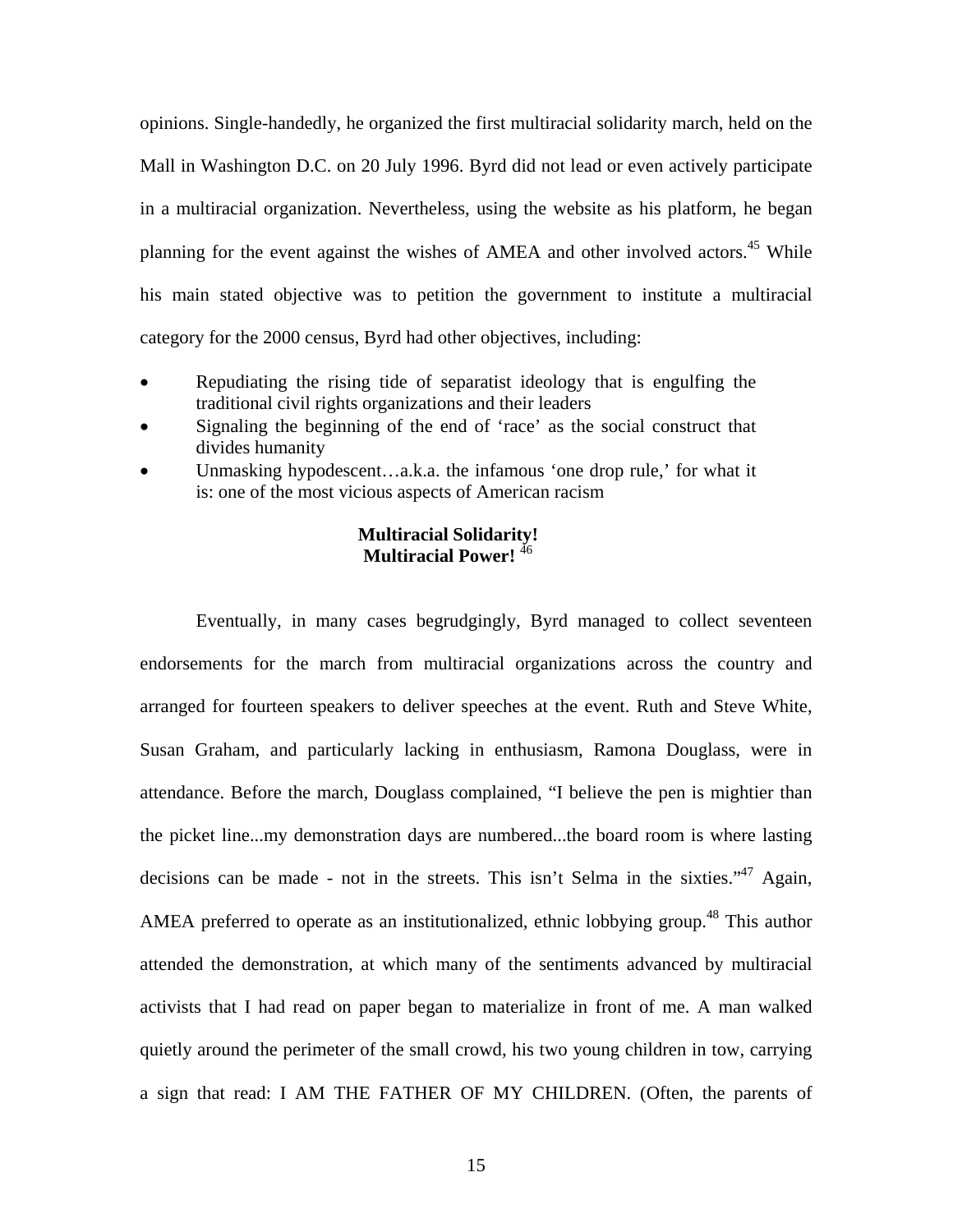multiracial children are presumed to be unrelated to them or to each other.) A young interracial couple informed me that they intended to hold hands all day, something they rarely felt comfortable doing under most circumstances. A black woman sitting on the grass with her white husband held a placard that read: I AM NOT THE MAID. Byrd wanted their numbers taken seriously, but with a generous estimate of approximately 300 people in attendance (including curious, lingering passerby), his ambition remained painfully unrealized. Until this point, multiracial activists had been referring to growing numbers and millions of potential supporters without ever having placed the onus on themselves to actually make these masses of people materialize.

Making matters even worse, the media covered the march extensively. This author counted three major networks there to cover what Clarence Page referred to in the *Chicago Tribune* as a "hundred person picnic."<sup>49</sup> By this point, the multiracial issue regularly made headlines in newspapers and on television programs across the country. Since 1992, a number of states had passed legislation to add a multiracial category on state forms and similar legislation was pending in others (chapter 4). In the two years prior to the hearings, the multiracial issue was covered in *US News and World Report*, made the front page of the *New York Times*, appeared on the cover of *TIME* magazine, showed up on CNN and NPR, and was reported upon in all four major Black publications: *Emerge*, *Ebony*, *Jet* and *Essence* magazines.

The CPS test results provided a first look at the potential impact of a multiracial category. Extensive media coverage was being devoted to a (growing but still) very small population so inclined to identify as such. Given the opportunity, approximately 1.5 percent of respondents identified as multiracial in the 1995 CPS, a monthly national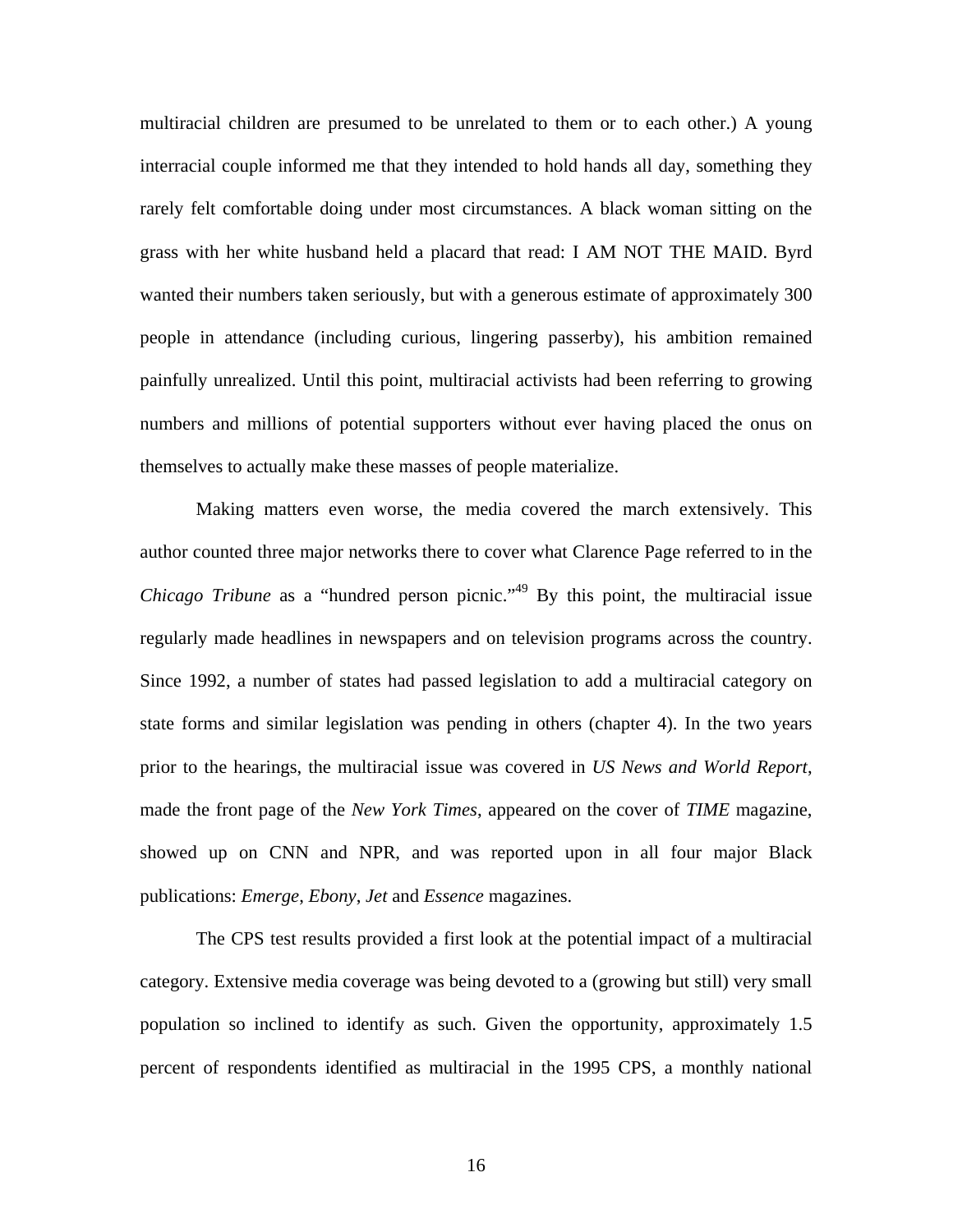sample survey of approximately  $60,000$  households.<sup>50</sup> In the 1996 National Content Survey (NCS) mailed out to 94,500 households, four of the thirteen panels tested for the effects of adding a multiracial or biracial category and reached a similar conclusion. In the NCS, about "one percent of persons reported as multiracial in the versions of the race question that included a multiracial or biracial response category.<sup>51</sup> Both tests showed that a multiracial category would impact the Asian and Native American/Alaskan Native counts more than that of blacks but the impact of a multiracial category was not statistically significant for any minority group in either test.

## **The 1997 Hearings**

In the fall of 1996, just after the first solidarity march, multiracial advocates learned that they would have one last opportunity to assert their views before Congress in a second set of hearings slated for 1997. Afterwards, the Interagency Committee would devise and submit its final recommendations to the OMB. Recognizing that the OMB would most likely act in accordance with the Interagency Committee's recommendations, the first few months of 1997 marked a critical juncture for multiracial advocates. However, their efforts were fraught frustration. In February 1997, with the first of the three hearing dates just two months away, Ramona Douglass was unhappy with what she saw as her marginalized role on the Census Advisory Committee. AMEA had been relegated to a subcommittee, the Committee on Special Populations, which met separately from the larger group. On 1 February, she wrote to Charles Byrd for help, noting that the "challenges posed by the Committee on Special Populations and their continuing efforts to shut out a multiracial perspective being heard by the committee or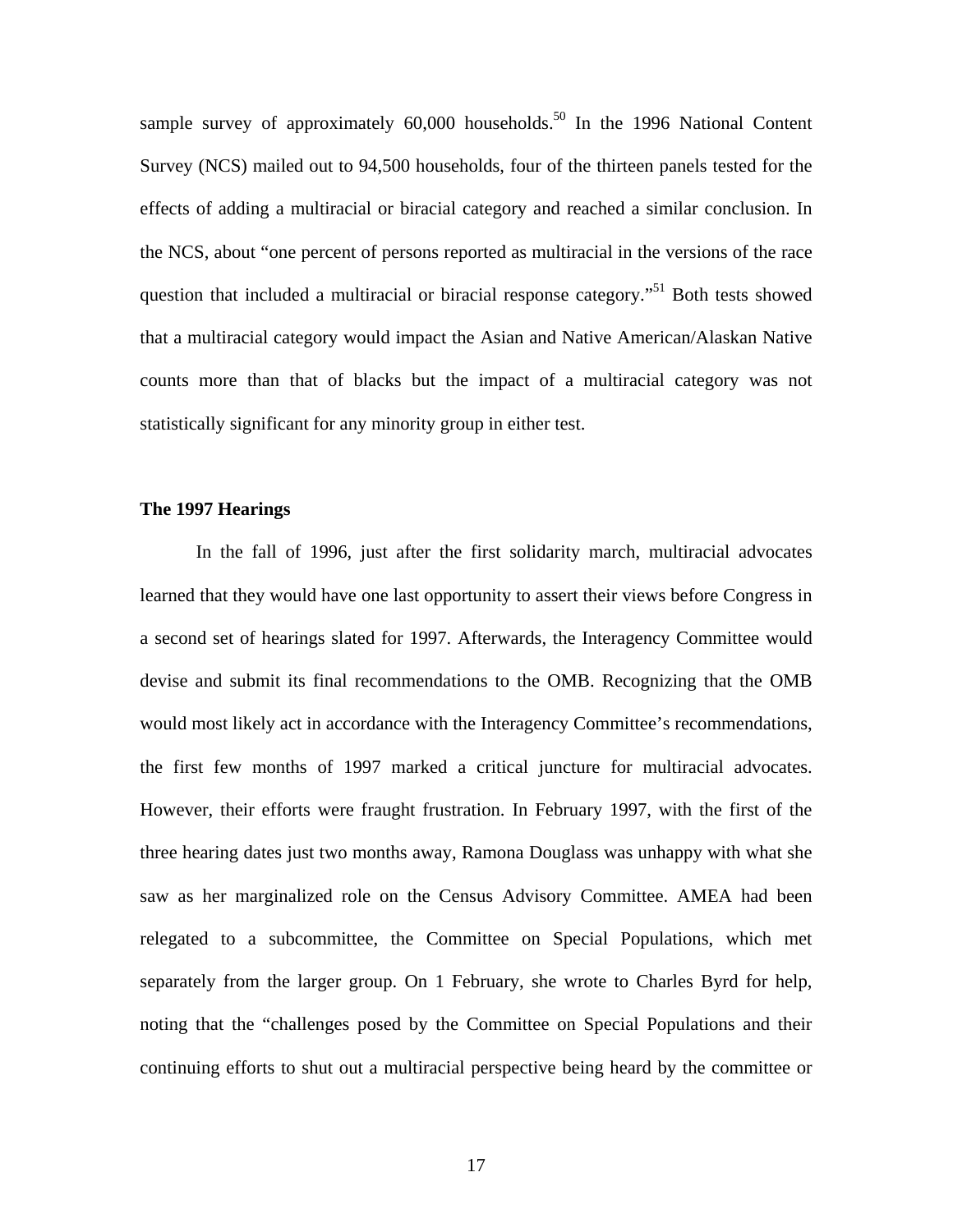the full 2000 Census Advisory Committee [are formidable]... The NAACP and the Urban League have been instrumental in this attempted shut out."<sup>52</sup> However, multiracial organizations' call for a "flood of e-mail, faxes, and letters to carry us into the congressional hearings on this subject with strong community support" went unheeded.<sup>53</sup>

Another frustration was that, in spite of a concerted effort to get their testimony scheduled into the first round of hearings (23 April) multiracial groups were not allowed to make their case until the second scheduled date (22 May). Sensing that their efforts had been railroaded, Douglass expressed her disappointment in a torrent of speeches and press releases. At the University of Michigan she complained:

> When Dr. Martin Luther King Jr. delivered his 'I Have A Dream' speech, and spoke of a day when men and women would be judged 'not by the color of their skins but by the content of their character,' I don't believe that any part of that dream or speech mentioned the protection of government entitlements, beefing up racial 'numbers' or increasing federal funding…Dr. King was about the business of preserving Human Rights, be they Black, White, Brown, Red, Yellow, or somewhere in between…What we in the interracial/multiethnic community are saying today is that it is no longer acceptable that political expediency or the self-serving agendas of special interest groups [thwart our efforts].<sup>54</sup>

American Apartheid would crash to the ground."<sup>56</sup> Also discouraging was the fact that only two nationally recognized groups had stepped forward to pick and choose what to endorse of the multiracial platform: the Libertarian Party and the Japanese American Citizens League (JACL). The JACL supported a multiple-check off scheme,<sup>55</sup> not a stand alone multiracial category. The Libertarian Party, in contrast, wanted to eliminate racial classifications from all government forms. "If millions of Americans withheld their racial data from the government," national chair Steve Dasbash, wrote in a July 1997 press release, "the politicians' framework for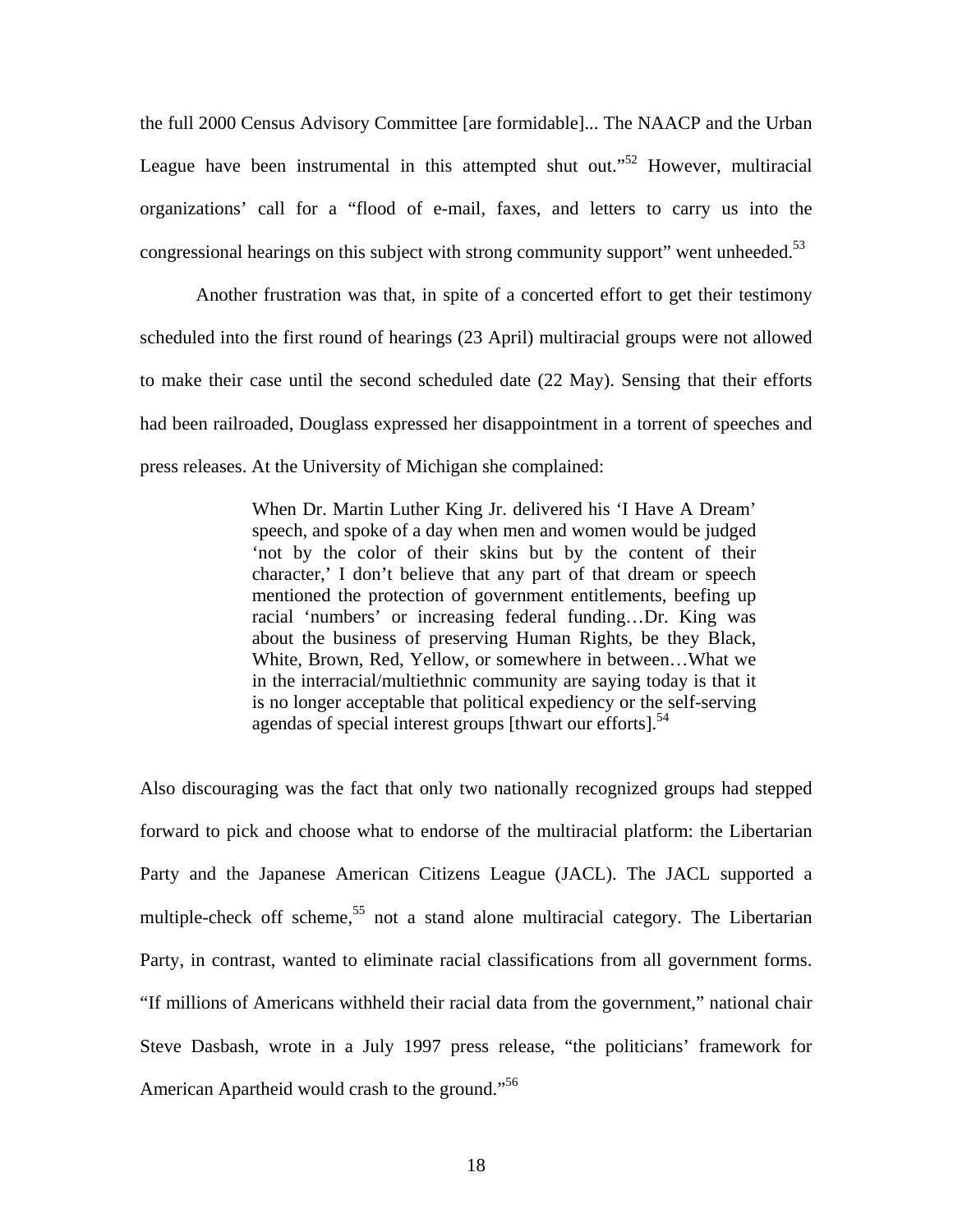# *Petri and Gingrich*

Just before the hearings began, a number of conservative Republicans surfaced to lend support to the multiracial category effort. The most sweeping of these gestures came from Thomas Petri (R-WI), who, without consulting any of the multiracial leaders across the country, introduced H.R. 830 in February 1997. If passed, it would have required the OMB to add a 'multiracial' or 'multiethnic' designation on the 2000 census had it not come to such a conclusion on its own volition. In an interview with multiracial activist Charles Byrd of *Interracial Voice*, Petri, conceding that his own constituency "happens to be one of the more homogeneous in the country,"[57](#page-34-25) avoided questions as to why he had not even consulted multiracial category advocates about the bill. When Byrd asked him to comment on the civil rights issues at stake, Petri replied, "I understand that those organizations' [civil rights groups] goal is to deal with the problem, and the bigger the problem is, the happier they are I guess - from the point of view of having something to organize around and raise money for and protest."<sup>58</sup> Petri's voting record on civil rightsrelated legislation demonstrates no prior interest in or concern for disadvantaged minorities (Table 3.2).

Susan Graham happened to live in Newt Gingrich's district and met with him two months before the hearings began. Although the two had never met before, Gingrich knew of Graham due to her successful effort to get a multiracial category added to Georgia state forms three years prior. Recounting her meeting with the Speaker of the House, Graham reported that she had "waited two years [for the opportunity to meet him]. I was told I had TEN MINUTES to talk with him. I quickly outlined the problem...I handed Newt a bound report with the history of the movement and statistics. He quickly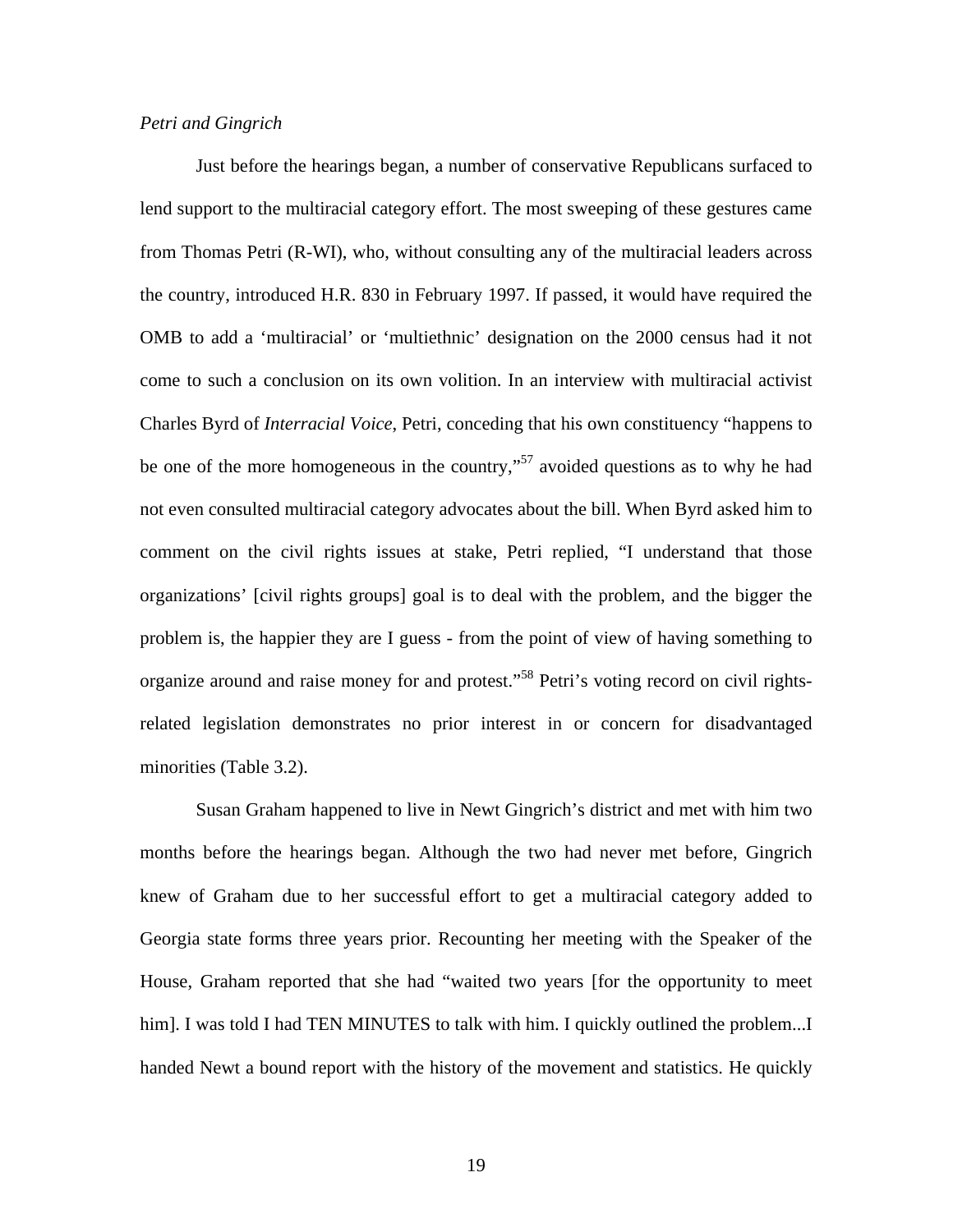flipped through the report, put it aside and said 'This is the right thing to do for the children.'"[59](#page-34-28) After this brisk deliberation, Gingrich threw his full support behind the multiracial category initiative. In the eight week period after his meeting with Graham and before the hearings, the Speaker of the House issued a number of statements in support of the multiracial category effort. He sent a personal letter to Franklin Raines, head of the OMB, on the multiracialists' behalf: "I would like to add my voice by saying that I strongly believe that including a multiracial option on federal forms and in the 2000 census would significantly help to ensure a more accurate reflection of the racial makeup of the United States."<sup>60</sup> Further, Gingrich submitted written testimony to be considered in conjunction with the 1997 hearings.

America.<sup>61</sup> We should…stop forcing Americans into inaccurate categories aimed at building divisive subgroups and allow them the option of selecting the category 'multiracial', which I believe will be an important step toward transcending racial division and reflecting the melting pot which is

affirmative action."<sup>62</sup> Finally, Gingrich announced ten "practical steps for building a better America," among which included "adding a multiracial category to the census" and "doing away with

## *1997*

The 1997 hearings differed from those held in 1993 in three ways. First, in the interim, Republicans gained control of the House of Representatives for the first time in four decades. Thus, the 1997 hearings took place under the auspices of a different committee - Government Reform – and with a new chairman, Stephen Horn (R-CA). Second, the multiracial category issue had become the driving force of the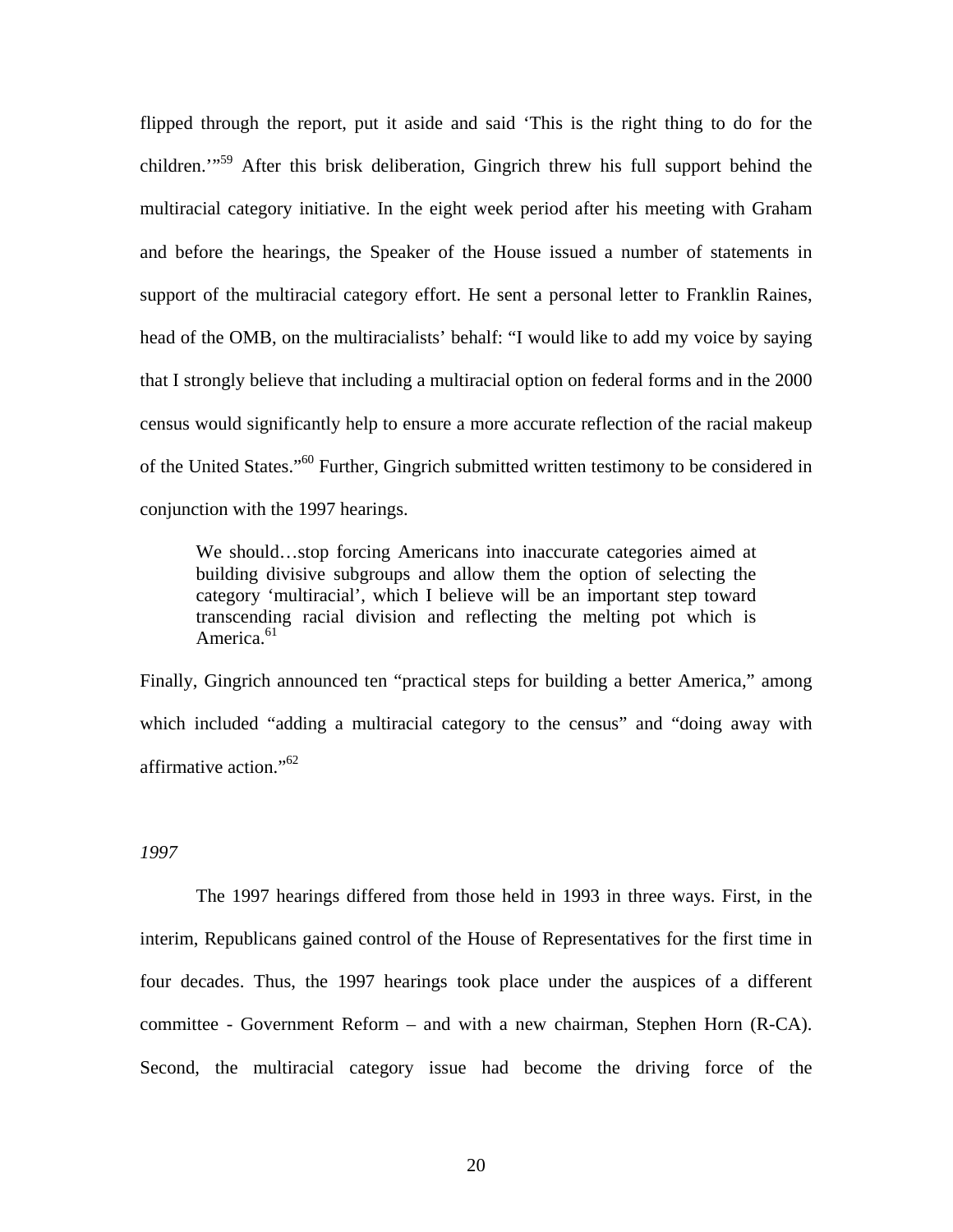route to a multiracial designator on census 2000. comprehensive review promised and delivered by the OMB. On the defensive, the roster of civil rights witnesses moved further up the food chain and the NAACP became involved, as did a number of black legislators (none had testified in 1993). Third, if the OMB decided not to implement the category, H.R. 830 represented one last potential

Rep. Horn commenced hearings on 'Federal Measures of Race and Ethnicity and the Implications for the 2000 Census' before the Subcommittee on Government Management, Information, and Technology on 23 April 1997. Reps. Thomas Sawyer (chair of the 1993 hearings) and Thomas Petri (ranking member on the 1993 subcommittee), having had much occasion to ponder their views on the matter, testified on different sides of the issue. Sawyer's thoughts, "the product of serious reflection on what I have learned over the past several years of studying this issue," left him with a balance now tilted distinctly with a view toward "the primary purposes for which we collect the data…a multiracial category…places the consistency of all of the data at risk."<sup>63</sup> In contrast, Petri testified that the exclusion of an "entire category of people on a government form such as the census" was an effective denial "of their unique place in society."<sup>64</sup> Given his voting record, it is difficult to avoid the conclusion that Petri had ulterior motives (Table 3.1). What made multiracials a "category" or a "group" or a "community["65](#page-34-34) Petri did not say, although as witnesses made clear in 1993, this is an important and unsettled question.

Because H.R. 830 never came to a vote there is no comprehensive record of legislative preference on the matter. However, almost all of the Congressional Democrats who expressed their views on the multiracial issue were opposed to a multiracial category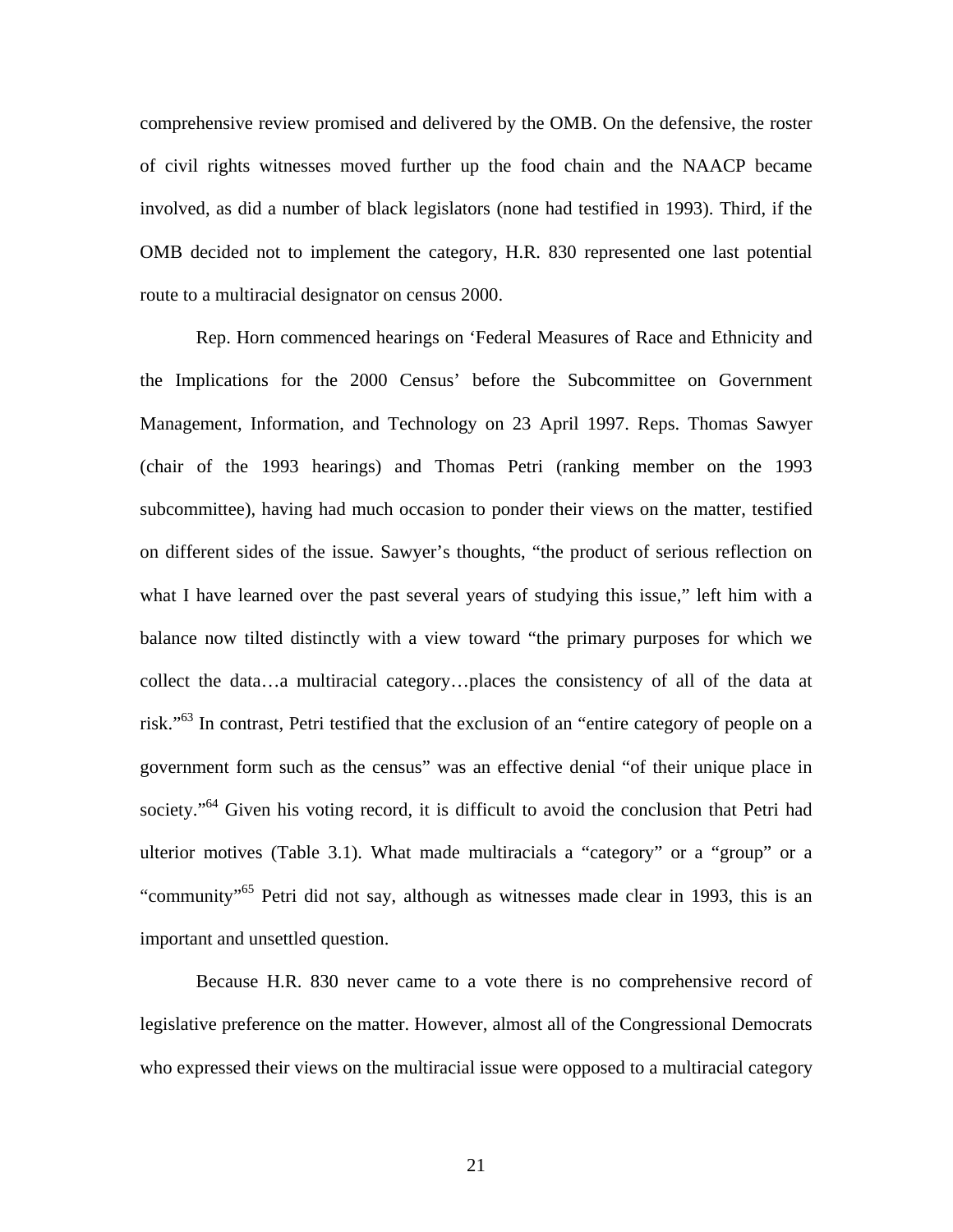on the census; all of the Republicans who did so were in favor of it. The pattern along partisan lines is striking, as is its exception.

| raone $\mathcal{I}$ . Furthold Function of Congressional Dupport<br>In Support |             |                            | Opposed                   |       |                  |
|--------------------------------------------------------------------------------|-------------|----------------------------|---------------------------|-------|------------------|
| of a Multiracial Category*                                                     |             |                            | to a Multiracial Category |       |                  |
| Legislator                                                                     | Party       | Pro-Civil<br><b>Rights</b> | Legislator                | Party | Pro-Civil Rights |
|                                                                                |             | Voting**                   |                           |       | Voting           |
| Cochran                                                                        | $\mathbf R$ | 15% of the time            | Boxer                     | D     | 90% of the time  |
| (MS)                                                                           |             |                            | (CA)                      |       |                  |
| Conyers                                                                        | D           | 100%***                    | Davis                     | D     | 90%              |
| (MI)                                                                           |             |                            | (IL)                      |       |                  |
| Gingrich                                                                       | $\mathbf R$ | 0%                         | Feinstein                 | D     | 90%              |
| (GA)                                                                           |             |                            | (CA)                      |       |                  |
| Gramm                                                                          | $\mathbf R$ | 10%                        | Maloney                   | D     | 95%              |
| (TX)                                                                           |             |                            | (NY)                      |       |                  |
| Horn                                                                           | $\mathbf R$ | 40%                        | Meek                      | D     | 92% ***          |
| (CA)                                                                           |             |                            | (FL)                      |       |                  |
| Mack                                                                           | $\mathbf R$ | 20%                        | Sawyer                    | D     | 100%***          |
| (FL)                                                                           |             |                            | (OH)                      |       |                  |
| Petri                                                                          | $\mathbf R$ | 15%                        | Velasquez                 | D     | 100%             |
| (WI)                                                                           |             |                            | (NY)                      |       |                  |
| Thompson                                                                       | $\mathbf R$ | 25%                        | Waters                    | D     | 100%****         |
| (TN)                                                                           |             |                            | (CA)                      |       |                  |
| Watts                                                                          | $\mathbf R$ | 15%                        | Waxman                    | D     | 100%             |
| (OK)                                                                           |             |                            | (CA)                      |       |                  |
| 26% AVERAGE                                                                    |             |                            | 95% AVERAGE               |       |                  |

Table 3.1 Partisan Patterns of Congressional Support

\*Legislators are identified as pro or con based on congressional testimonies (where applicable) and their comments on the multiracial issue as reported in the media (Lexis/Nexis).

\*\* Leadership Conference on Civil Rights Voting Record Scorecard for the 104<sup>th</sup> and 105<sup>th</sup> Congresses.

\*\*\*Ratings for Conyers, Sawyer, Meek, and Waters are from the LCCR Scorecard for the 107<sup>th</sup> Congress.

Table 3.1 reflects Leadership Conference on Civil Rights (LCCR) report card ratings for the members of Congress who testified in the hearings or, to my knowledge, otherwise expressed their views of the multiracial category proposal publicly while it was under consideration.[66](#page-34-57) It is difficult to envision this collection of Republican legislators supporting a racial identity movement without ulterior motives. In fact, to my knowledge, *not one Republican in support of the multiracial category possibility said one thing* as to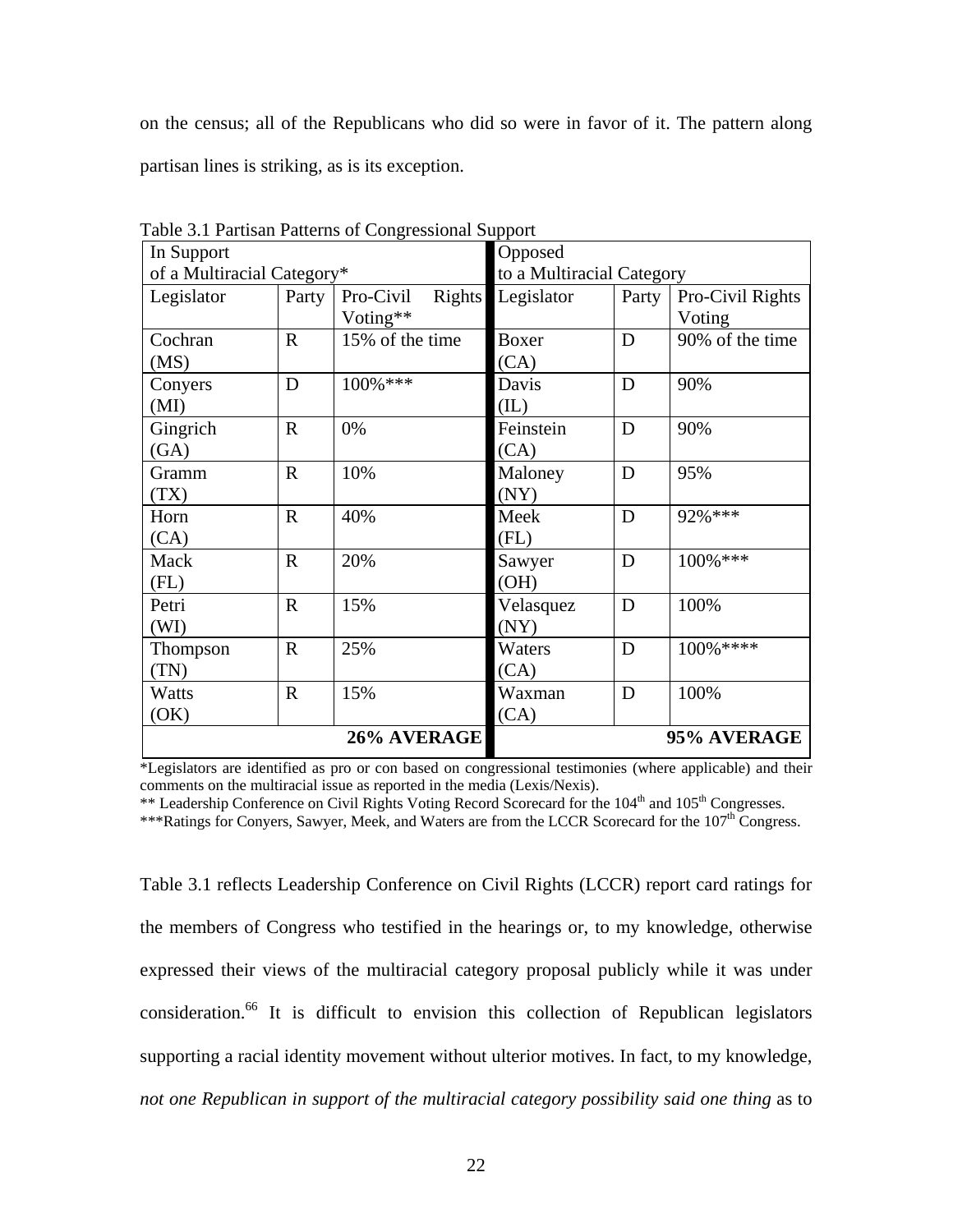how we might implement it yet avoid jeopardizing the enforcement of civil rights. Carrie Meek (D-FL) reminded the committee of the importance of this work.

I understand how Tiger Woods and the rest of them feel. But no matter how they feel from a personal standpoint, we're thinking about the census and reporting accuracy. . . . The multiracial category would cloud the count of [the] discrete minorities who are assigned to a lower track in public schools, . . . kept out of certain occupations, and whose progress toward seniority or promotion has been skewered. . . . Lastly, Mr. Chairman, multiracial categories will reduce the level of political representation for minorities.<sup>67</sup>

 or not? The big surprise is John Conyers, a founder of the Congressional Black Caucus. Knowing that what he had to say was "not going to be welcomed by all of my Congressional Black Caucus colleagues," Conyers testified that we "undermine these rights for which so many battles have been fought" if we allow people to pick only one racial category. He would include a multiracial category and "within the same question allow people to check all of the racial categories with which they identify."<sup>68</sup> Convers, in other words, preferred that the OMB reallocate multiple race responses back into the standard categories. As discussed in chapter 4, Senator Carol Moseley-Braun  $(D - IL)$ was also sympathetic to the multiracial cause; in particular, she advocated the elimination of racial categories on school forms.<sup>69</sup> Is multiracial recognition in the minority interest

# **Tabulation**

Although the NAACP did not testify in the 1993 hearings, Harold McDougall did so twice in 1997 on the organization's behalf. In his first appearance before the subcommittee (22 May) McDougall said there was no documented history of discrimination against multiracials and argued that their recognition on the census – an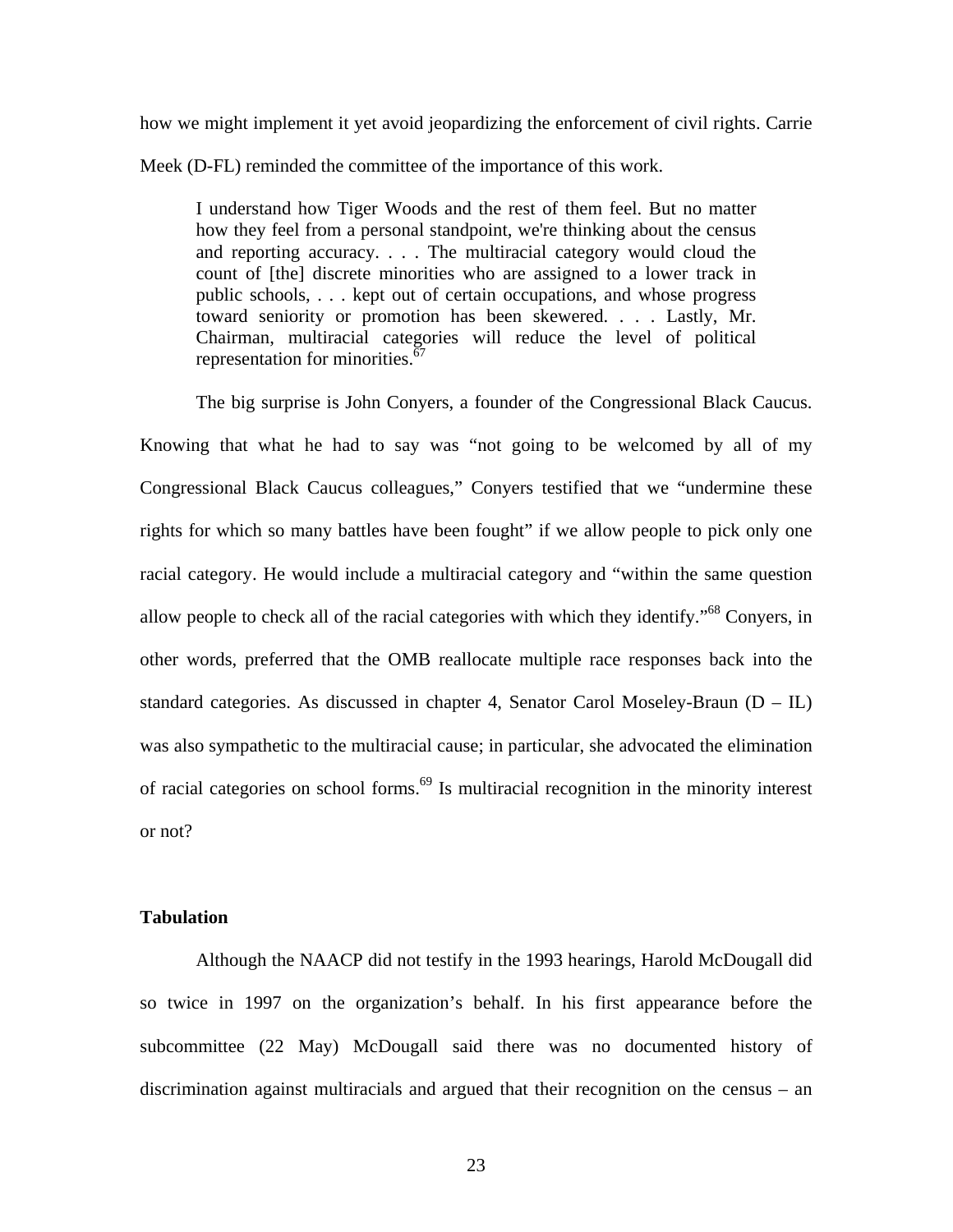or more' option best suits all our purposes."<sup>72</sup> inappropriate place for such a statement – would make it more difficult to track discrimination. The NAACP would "consider the issue in a more formal way"<sup>70</sup> after its annual conference that July. But by the time McDougall had a second chance before the subcommittee, the interagency committee had already submitted its final recommendations to the OMB a few weeks earlier (9 July 1997). Most significantly, the committee unanimously rejected the addition of a stand-alone multiracial category, recommending instead that respondents be allowed to mark one or more races.<sup>71</sup> McDougall, back before the subcommittee on 25 July, said the NAACP had discussed the matter with AMEA and other multiracial organizations and concluded that the 'select one

The NAACP, along with other civil rights groups, accepted MOOM because it had no choice. Further, the test results strongly suggested that the black count would be *least* impacted by the addition of a multiracial category. (And note that Hispanics, as an ethnic group, already had the functional options of MOOM.) The RAETT findings, released in May 1997, mostly corroborated the results of the earlier CPS and NCS tests. Taken together, "the results from the CPS Supplement, the NCS and the RAETT suggest that providing multiracial reporting options would not affect the percentages reporting as white or as black, but may well affect reporting in populations with higher intermarriage rates, most notably American Indians and Alaska Natives, and Asians and Pacific Islanders."[73](#page-34-62) Representatives from these groups protested, calling for further testing of the mark all that apply options (Jacinta Ma of the National Asian Pacific American Legal Consortium) or even explicitly opposing any change whatsoever (JoAnn Chase of the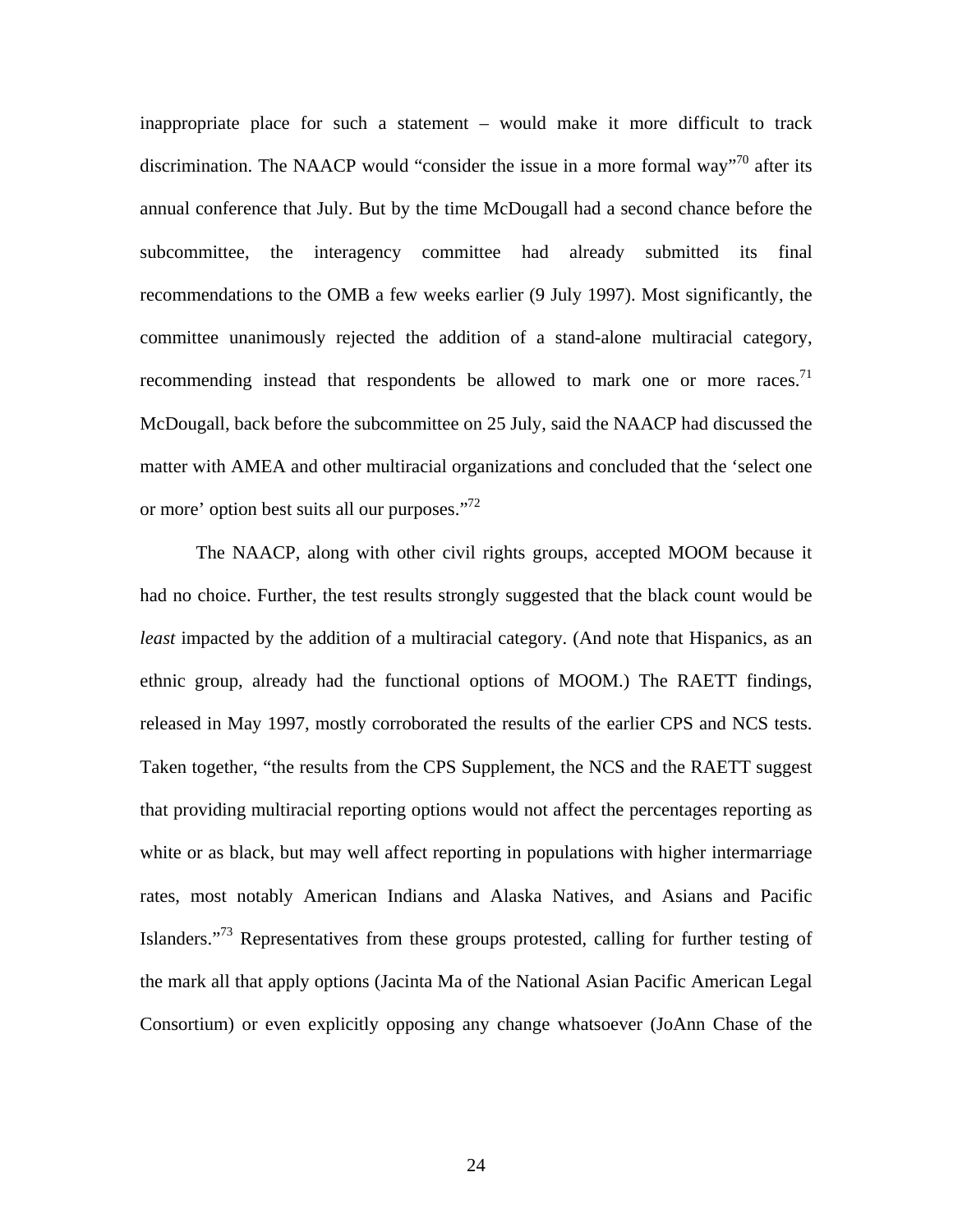National Congress of American Indians) but the interagency committee passed over these recommendations and soon after, the OMB followed suit.

Unveiling the new policy on 29 October 1997, Franklin Raines, Director of the OMB said, "We are not closing the door on the expression of multiracial heritage. We are allowing people to express their multiracial heritage in whatever way they view themselves."[74](#page-34-63) Not all multiracial movement advocates saw it this way and MOOM gave rise to a rift within the core group of multiracial activists, eventually splintering prior alliances. Ultimately, AMEA accepted the MOOM decision as a way to both report multiple heritages and to maintain civil rights enforcement efforts. Susan Graham of Project RACE felt that AMEA had sold out and she vowed to continue the fight for a stand-alone multiracial category. Others, including Ruth and Steve White and Charles Byrd of *Interracial Voice*, came to believe that getting rid of racial categorization altogether was a necessary first step toward eradicating racism. I discuss the split in chapter 5.

Irrespective of multiracial advocates' internal divisions, MOOM soon became the center of a new political battle as attention shifted to the way in which the bureau would tabulate multiple responses. Although the thirty federal agencies represented on the Interagency Committee recommended unanimously against the addition of a multiracial category, the committee articulated no specific suggestions as to how its proposed (and adopted) alternative could be carried out logistically; hence the creation of the Tabulation Working Group. The Tabulation Working Group was made up of a subset of Interagency Committee members; their job was to specify the mechanics of processing multiple race responses and to generate guidelines for federal agencies to aggregate and report multiple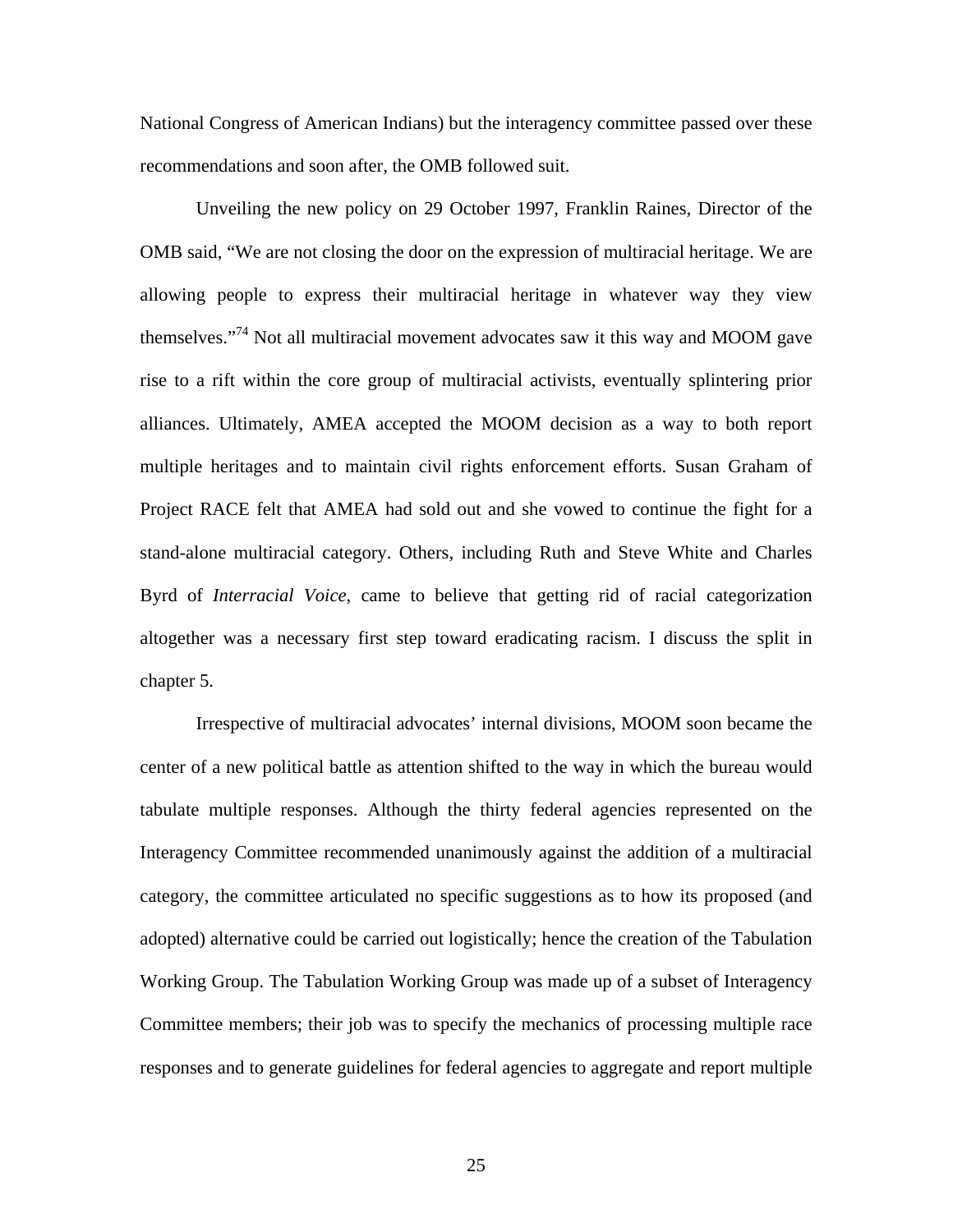race data. The tabulation issue launched an all-new round of deliberations and arguments about how to tackle this technically challenging and politically charged task. The situation also led to criticism of the OMB for announcing the new policy while the details remained unsettled.

Indicative of the difficulties involved, the Tabulation Working Group managed to produce the guidelines *only a few weeks before the 2000 census was conducted*. The delay stemmed largely from the fact that current civil rights laws require statistics that plainly distinguish between those who are members of minority groups and those who are not. This meant that, for the purposes of civil rights monitoring, the Tabulation Working Group had the unenviable job of devising a standard by which to reallocate multiple race responses to a single race. I discuss this issue from the perspective of multiracial advocates in chapter 5, but to be clear, what we are talking about here is racial reassignment. Multiple race responses would have to be "put back" in a single box (Goldstein and Morning 2003) in order to produce numbers for the purposes of civil rights enforcement as well as to devise methods that would allow data users to compare 2000 data with that of earlier censuses. This is known as the "bridging" problem. To address these concerns, the Tabulation Working Group considered an extensive array of statistical possibilities. Each would have impacted the civil rights count of racial groups differently and the seriously considered options were as follows:

**Deterministic Whole Assignment - Largest Group Other Than White:** This method of tabulation would have involved reassigning those who checked more than one box to the largest of the non-white groups s/he marked. So, a respondent reporting her/his race as black, white, and Asian, would, for tabulation purposes be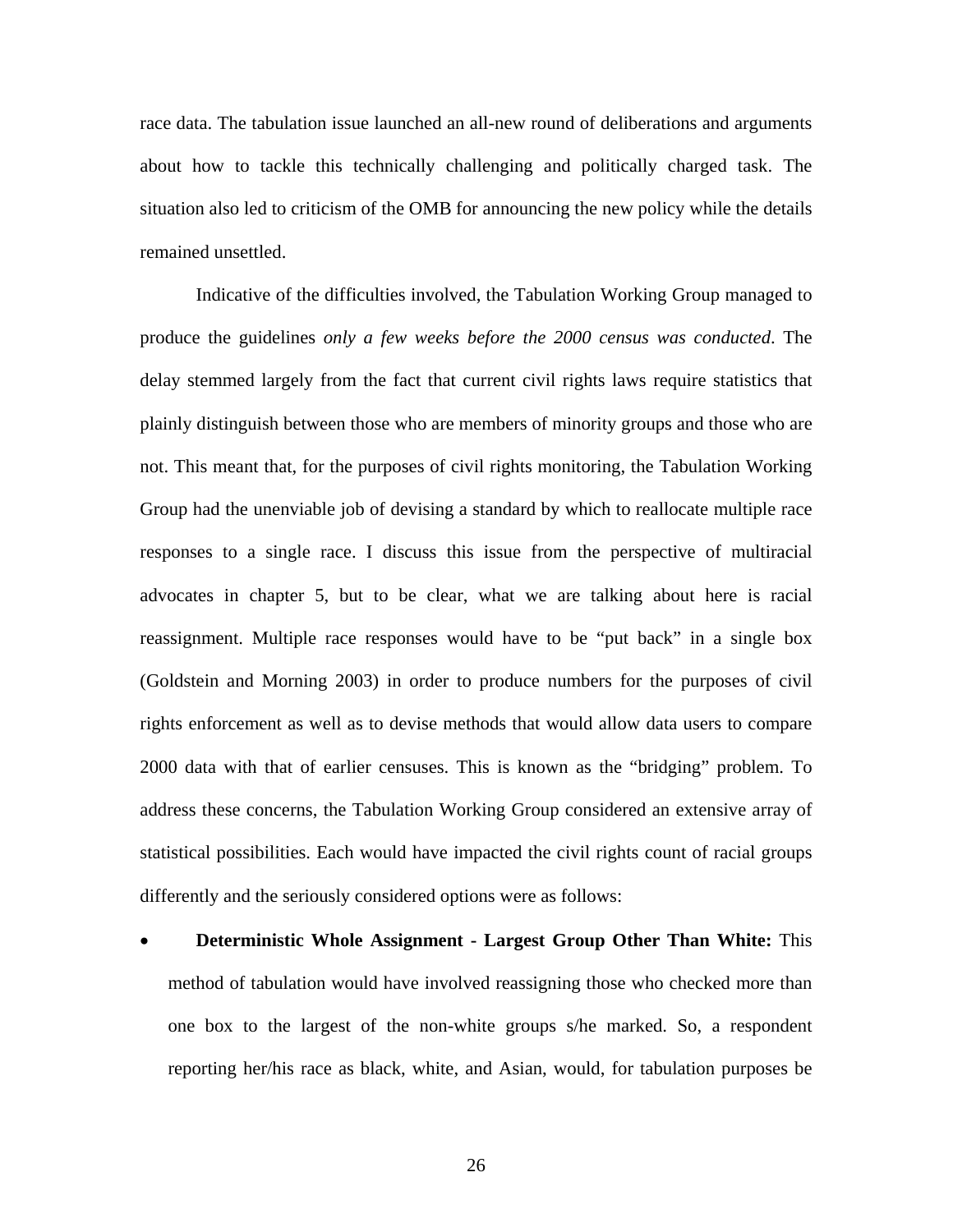counted as a black person. (*This would have artificially inflated the size of large minority groups*.)

- **Deterministic Whole Assignment Smallest Group:** When two or more minority populations would be identified, the respondent would be assigned to the group with the smallest population. (*This would have artificially inflated the size of small minority groups*.)
- **Deterministic Whole Assignment Largest Group:** This method would have assigned people selecting two or more racial groups to the group with the largest population with respect to monoracial responses. For example, Black-American Indian respondents would be counted as blacks. Black-White respondents would be counted as whites. (*This would have artificially inflated the size of the white population*.)
- **Deterministic Whole Assignment Plurality**: In this method, when respondents reported more than one race, they would have been queried about the one race they most strongly identify with, and the proportion choosing each of the two possibilities would have been calculated accordingly. Take, for example, persons who identify as white and American Indian. All such persons who chose American Indian as their "main" race would have been assigned to the American Indian population. (*This would have served to draw attention to -yet not address- the initial complaint of multiracial groups regarding a forced choice/privileging one parent over the other.*)
- **Deterministic Fractional Assignment Equal Fractions**: This method would have assigned fractions of persons to groups according to the numbers of multiracial responses given by respondents. For instance, an individual black and white response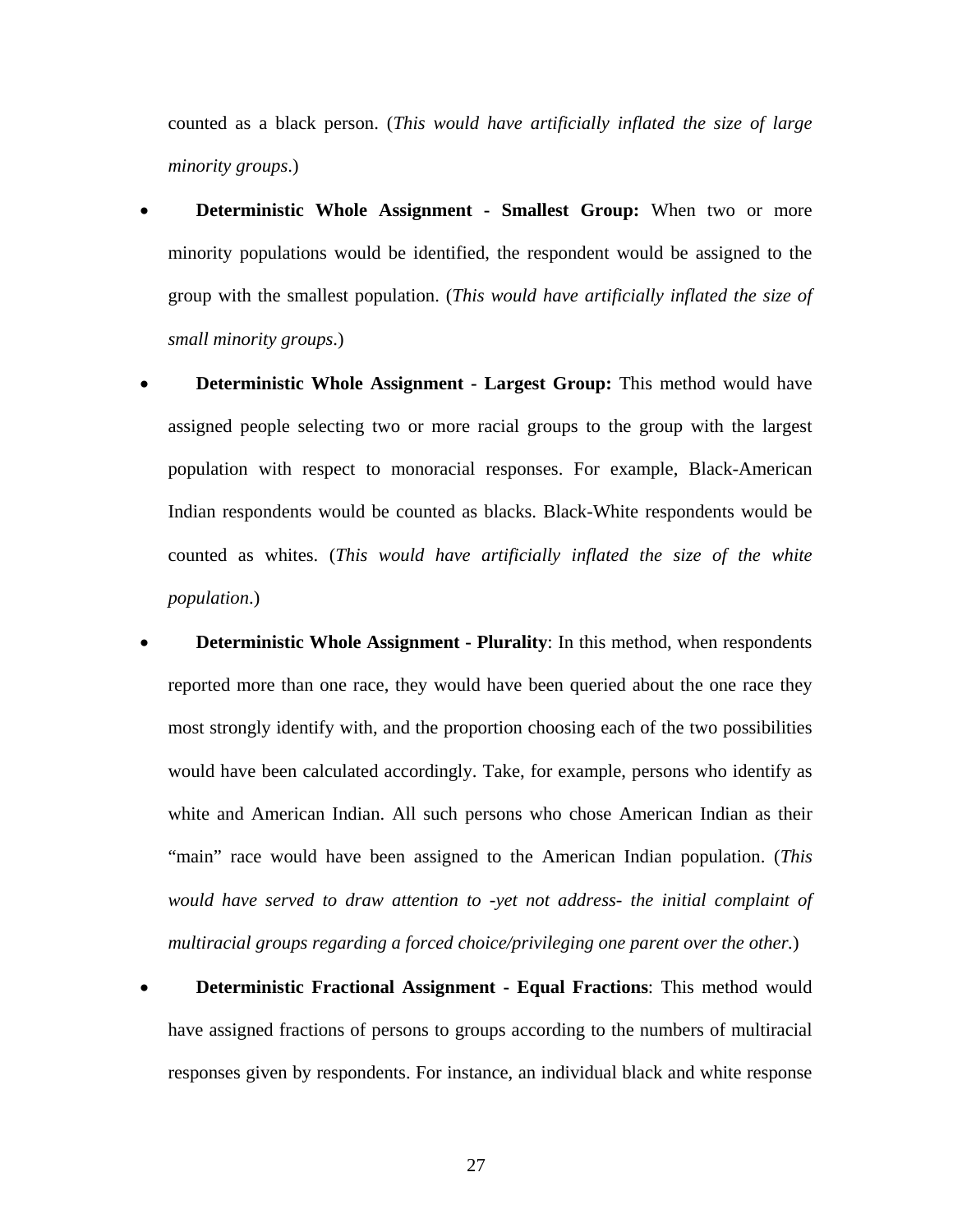would result in 0.5 persons added to each group. *(While this method had the virtue of not re-collapsing mixed-race responses to a monoracial group, the approach bears resemblance to the kinds of allocations associated with blood quantum classifications. Moreover, it seemed untenable in that this method would yield population counts that are not whole numbers. What is the meaning of a number such as 2.5 black people? This approach runs counter to the way that race is broadly understood in American society.)* 

**Deterministic Fractional Assignment - Unequal Fractions:** This is a variant on the plurality method discussed above. In this scenario, responses would be tabulated through an *a priori* partitioning scheme. For instance, if two-thirds of the White-Asian population responded that Asian was their "main" race - the race they most closely identified with - then one-third of a White-Asian multiracial respondent would be counted toward the aggregate total of the white population, and two-thirds toward the total for the Asian population. (*This method would have been extremely cumbersome, especially for non-technical users, but its virtue was that it rested on an empirical distribution of "main" responses for determining fractional assignments*.[\)75](#page-34-64) 

on population projections.<sup>76</sup> Problem  $\#2$ : The methodologies best controlling for group In general, two different sorts of problems emerged when the Tabulation Working Group tested these various methods using the CPS, NCS, and RAETT data. Problem #1: For large groups such as the white population, results were more or less consistent across methodologies. For small groups with significant numbers of interracial unions, namely American Indians and Asians, the choice of tabulation methods had a significant impact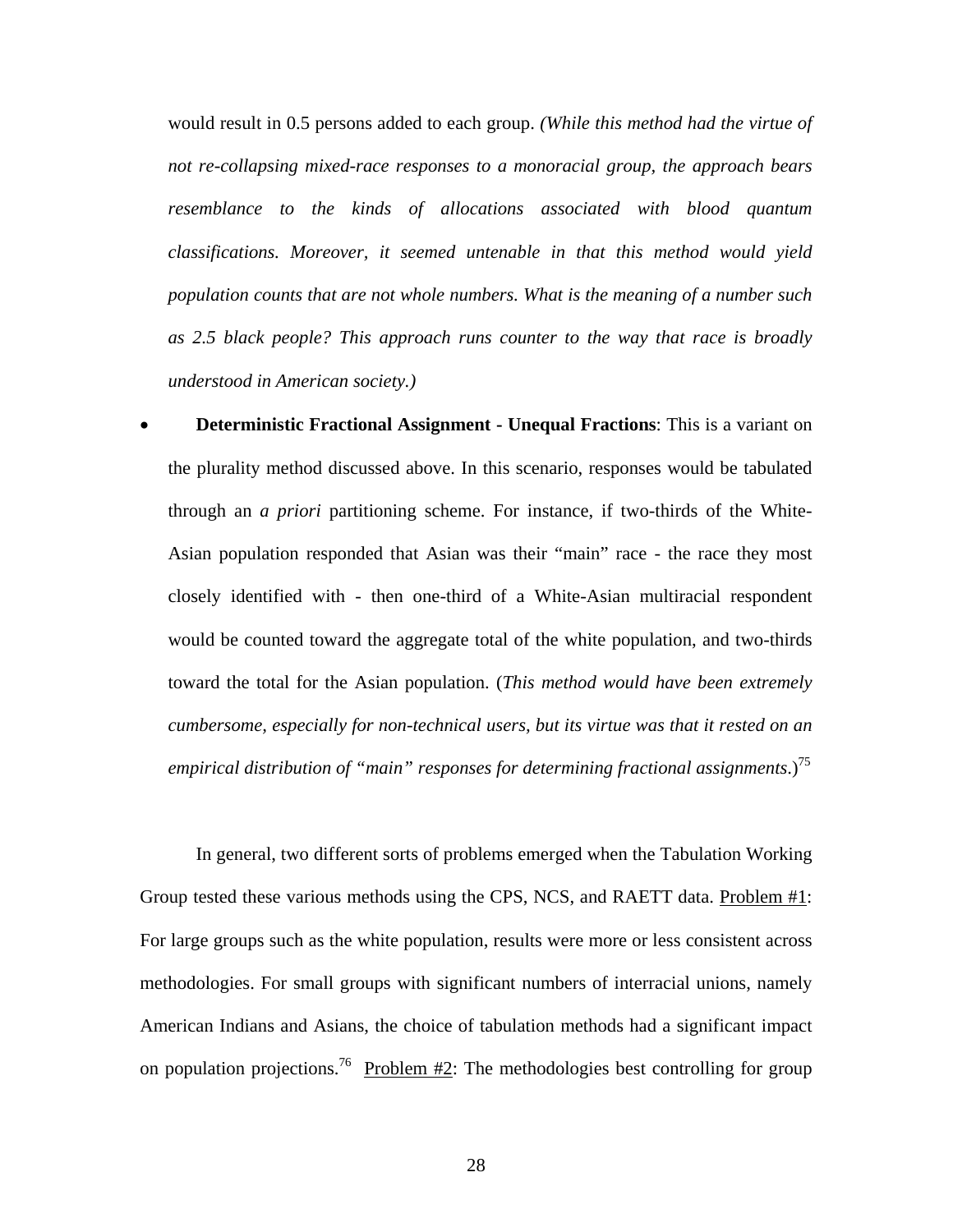size were the ones involving fractional methods. Although these methods had the best statistical "goodness of fit" values, their implementation was politically impractical. Otherwise interpreted, first you were an 'other' and now you're a fraction?

The main concerns of civil rights groups were (1) to keep civil rights enforcement intact and (2) to tabulate to the minority group when an individual identified as such and also as white. OMB Bulletin No. 00-02, issued 9 March 2000, reflects these priorities.<sup>77</sup> The most important aspects of the new guidelines are as follows. First, in order to distinguish those persons who selected a single race, say Asian, from those who selected Asian and another race, groups were reported in ranges from minimum to maximum sizes. Thus, we now have alternate - yet all official - counts of racial groups. Furthermore, allowing people to mark more than one race resulted in 63 possible combinations of the five official single race categories and "Some other race." Because each racial category is again divided by a census question asking respondents if they are Hispanic, the universe of race/ethnic mixtures swells to a grand total of 126. Second, the tabulation guidelines for MOOM state that people who marked white and some other racial group should be tabulated as a part of the identified minority group for the purposes of civil rights enforcement.[78](#page-34-48) Invariably, this means that some people classified as white in 1990 were counted as minorities a decade later. While this procedural decision addressed the civil rights community's immediate concerns about dwindling numbers, it is hard to justify on any other grounds. Finally, the tabulation guidelines go against the principle of self-identification in that people are reallocated into categories they did not choose for themselves, leading to the observation that the new allocation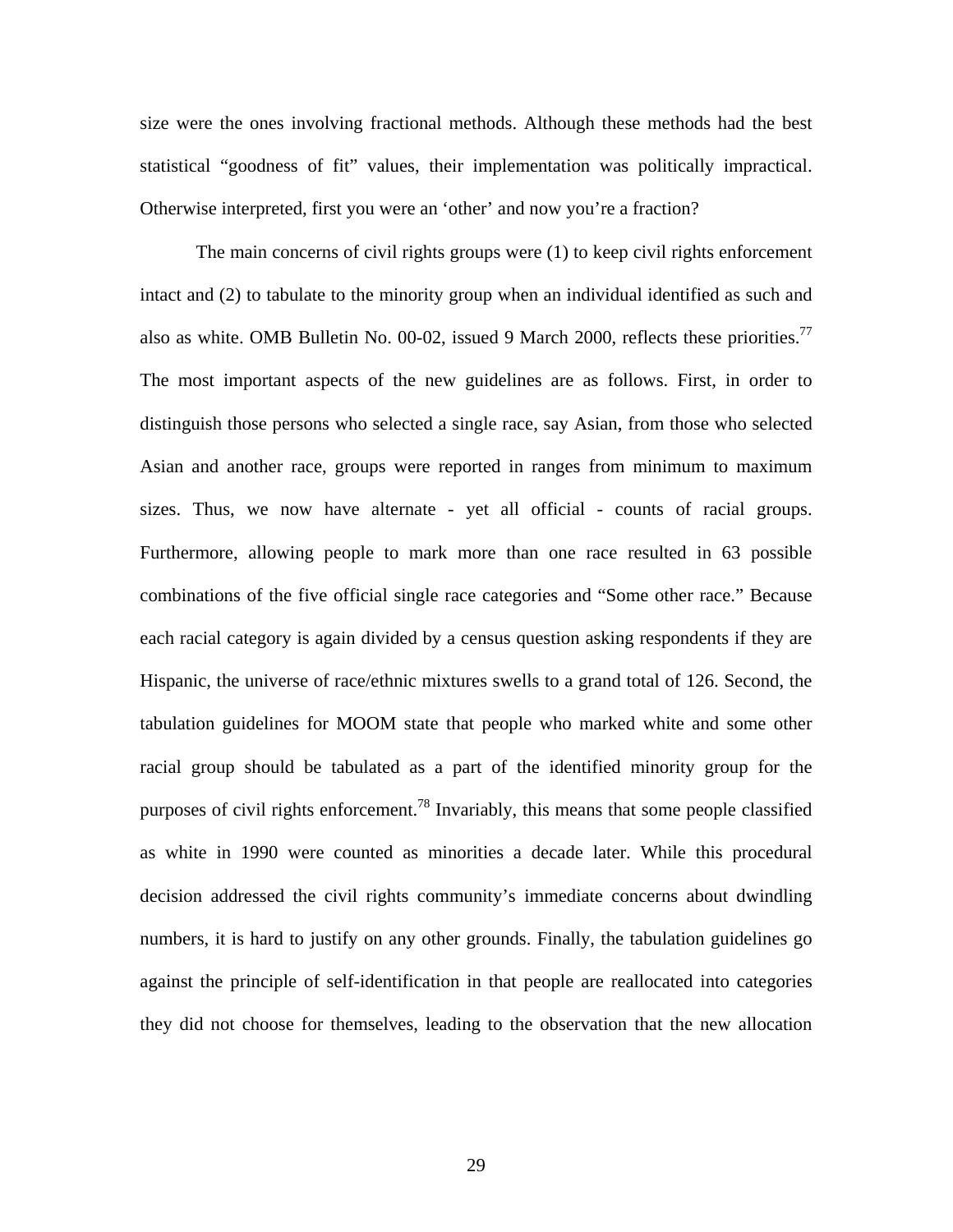scheme shares awkward conceptual space with the old one-drop rule. These problems run the risk of making race-based policies even more controversial than they already are.

#### **Summary**

"We do not want to end up at the end of the decade still thinking,"<sup>79</sup> Sally Katzen said in 1993, yet the OMB has left us with much to ponder. Although not typically viewed in a symbolic/substantive rubric, a question worth pondering is in fact whether MOOM will remain symbolic (Perlmann and Waters 2002). Put differently, although it was sold as a minor reform, it is difficult to see how this move strengthens the case for race-based laws and public policies. In response to a question asked at a speech in 1995, President Clinton stated that the proposal to add a multiracial box on the census "makes sense,"<sup>80</sup> though he said he had not heard it before. Within a few years, Newt Gingrich was the most prominent backer of the idea. It is clear that conservatives saw in multiracialism a way to undermine civil rights enforcement yet seem progressive in the process of doing so. It is arguable, in fact, that the right has seized the political momentum in setting the terms upon which we understand what multiracial means (consider California's Proposition 54, the "Racial Privacy Initiative"). The OMB and the Census Bureau want to believe that technical procedures can be divorced from politics (Skerry 2000), and want the rest of us to believe that as well. Nobles 1999, Perlmann and Waters 2002, Spencer 1999 and others show us the impossibility of this.

However, these authors stop short of a much needed discussion about civil rights strategy. Civil rights advocates were caught unprepared and on the defensive. Former Census Bureau director Martha Riche explained to me how this worked for black civil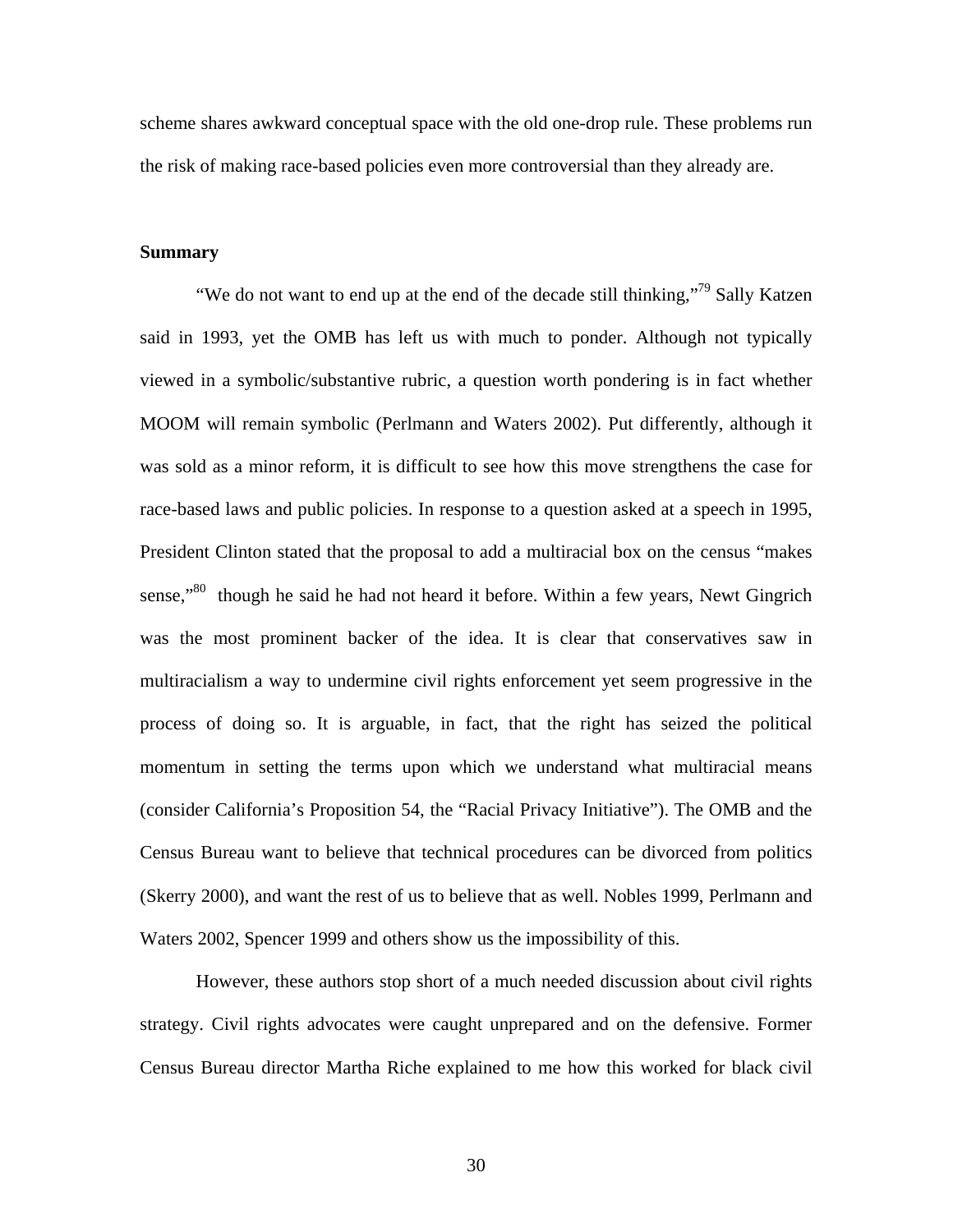rights representatives: "the African-Americans were the least comfortable but the…process created a logic that they would have had a hard time escaping by the time they saw where things were heading."<sup>81</sup> It is important to keep in mind that multiracial identity claims were not and are not without power. Under the circumstances, to dismiss these concerns as frivolous or as conspiratorial does not lead us in a helpful direction. Multiracial recognition is here and a number of trends suggest that the issue will grow, $82$ not diminish, in significance and acceptance.<sup>83</sup> Contrary to conventional wisdom, I suggest that the multiracial movement was not a right-wing conspiracy. Rather, it was appropriated by more powerful people with that agenda. Therefore, the easy conclusion about multiracial motives is not, in my estimation, the correct one; it is a mistake to equate the political goals of most multiracial activists with those of Newt Gingrich and company. My account leaves open the otherwise foreclosed possibility of co-opting multiracial politics from the left.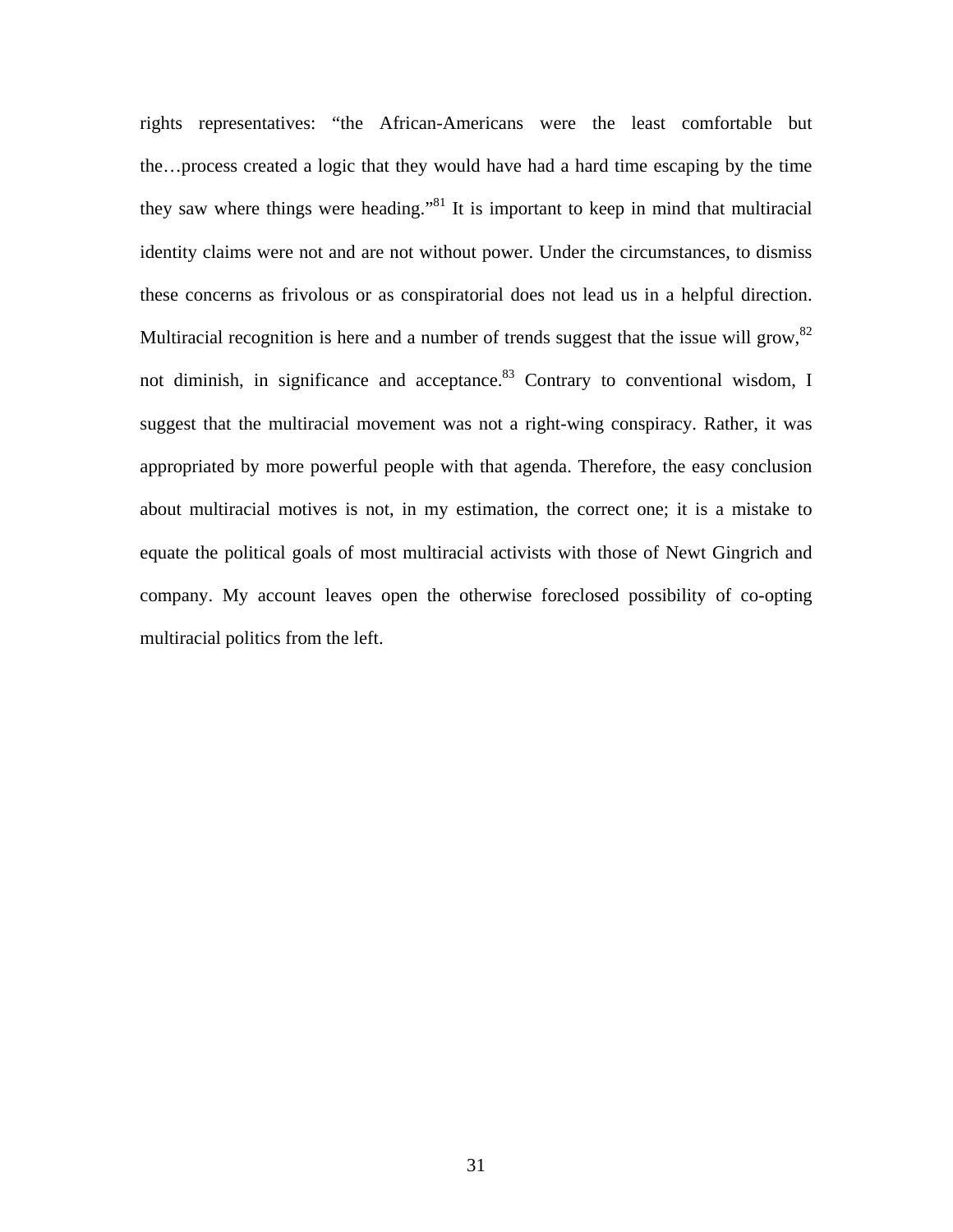#### **Notes**

 $\overline{a}$ 

on 29 July 1993,  $103^{\text{rd}}$  Cong.,  $1^{\text{st}}$  Session, 14 April, 30 June, 29 July, and 3 November 1993, 128. <sup>1</sup> House Subcommittee on Census, Statistics, and Postal Personnel, Committee on Post Office and Civil Service, *Hearings on the Review of Federal Measurement of Race and Ethnicity*, testimony by Sally Katzen  $<sup>2</sup>$  Ibid.</sup>

 $3$  Ibid.

## <sup>4</sup>**Riche's point on OMB autonomy.**

Thomas Sawyer on 14 April 1993. 103<sup>rd</sup> Cong., 1<sup>st</sup> Session, 14 April, 30 June, 29 July, and 3 November <sup>5</sup> House Subcommittee on Census, Statistics, and Postal Personnel, Committee on Post Office and Civil Service, *Hearings on the Review of Federal Measurement of Race and Ethnicity*, opening statement by 1993, 128.

<sup>6</sup> House Subcommittee on Census, Statistics, and Postal Personnel, Committee on Post Office and Civil Service, *Hearings on the Review of Federal Measurement of Race and Ethnicity*, testimony by Sally Katzen on 29 July 1993, 103<sup>rd</sup> Cong., 1<sup>st</sup> Session, 14 April, 30 June, 29 July, and 3 November 1993, 128. Also see Committee on National Statistics (CNSTAT) of the National Academy of Sciences. February 17-18, 1994. **full cite**. 7

 Service, *Hearings on the Review of Federal Measurement of Race and Ethnicity*, testimony by Henry Scarr House Subcommittee on Census, Statistics, and Postal Personnel, Committee on Post Office and Civil on 14 April 1993,  $103^{\text{rd}}$  Cong., 1st Session, 14 April, 30 June, 29 July, and 3 November 1993, 128.

 Federal Interagency Committee on Education, *Report of the Ad Hoc Committee on Racial and Ethnic Definitions* (Washington, D.C., April 1975).

Testimony by Sally Katzen on 29 July 1993, p. 215.

<sup>10</sup> Testimony by Sally Katzen on 29 July 1993, p. 216.

<sup>11</sup> House Subcommittee on Census, Statistics, and Postal Personnel, Committee on Post Office and Civil Service, *Hearings on the Review of Federal Measurement of Race and Ethnicity*, testimony by Billy Tidwell on 29 July 1993, 103<sup>rd</sup> Cong., 1<sup>st</sup> Session, 14 April, 30 June, 29 July, and 3 November 1993.

on 30 June 1993,  $103^{\text{rd}}$  Cong., 1<sup>st</sup> Session, 14 April, 30 June, 29 July, and 3 November 1993, 128. on 30 June 1993, 103<sup>rd</sup> Cong., 1<sup>st</sup> Session, 14 April, 30 June, 29 July, and 3 November 1993, 128.<br><sup>13</sup> Ibid., p. 172.<br><sup>14</sup>Ibid., Testimony by Stephen Carbo, 179.<br><sup>15</sup> Ibid., **179**.<br><sup>16</sup> Matthew Snipp, "American Indians: <sup>12</sup> House Subcommittee on Census, Statistics, and Postal Personnel, Committee on Post Office and Civil Service, *Hearings on the Review of Federal Measurement of Race and Ethnicity*, testimony by Sonia Pérez

<sup>14</sup>Ibid., Testimony by Stephen Carbo, 179.

*Question*. Perlmann and Waters, Ed. p. 201.<br><sup>17</sup> See David Harris, "The 1990 Census Count of American Indians: What Do the Numbers Really Mean?"

*Social Science Quarterly* 75: 580-93. 1994. According to Harry Scarr, the 1990 census showed "larger than expected increases in the American Indian population…partly the result of possible misunderstanding of the American Indian category." Testimony by Harry Scarr on 14 April 1993, 103<sup>rd</sup> Cong., 1<sup>st</sup> Session, 14 April, 30 June, 29 July, and 3 November 1993, 4.

<sup>18</sup> Rachel Joseph. 29 July 1993. p. 236.

<sup>19</sup> House Subcommittee on Census, Statistics, and Postal Personnel, Committee on Post Office and Civil Service, *Hearings on the Review of Federal Measurement of Race and Ethnicity*, testimony by Arthur Fletcher on 3 November 1993,  $103^{\text{rd}}$  Cong., 1<sup>st</sup> Session, 14 April, 30 June, 29 July, and 3 November 1993, 273.

Fernandez on 30 June 1993,  $103^{rd}$  Cong.,  $1^{st}$  Session, 14 April, 30 June, 29 July, and 3 November 1993, <sup>20</sup> House Subcommittee on Census, Statistics, and Postal Personnel, Committee on Post Office and Civil Service, *Hearings on the Review of Federal Measurement of Race and Ethnicity*, testimony by Carlos 126.

<sup>21</sup> Ibid., Testimony by Susan Graham, 108.

<sup>22</sup> Carlos Fernandez. 30 June 1993. p. 128. "Whenever the question calls for 'racial' classification, the category 'multiracial' should be included. Whenever a question calls for 'ethnic' classification, the category 'multiethnic' should be included. Whenever racial and ethnic information is sought in a combined format, the category 'multiracial/multiethnic' should be included." Carlos Fernandez. 30 June 1993. p. 128.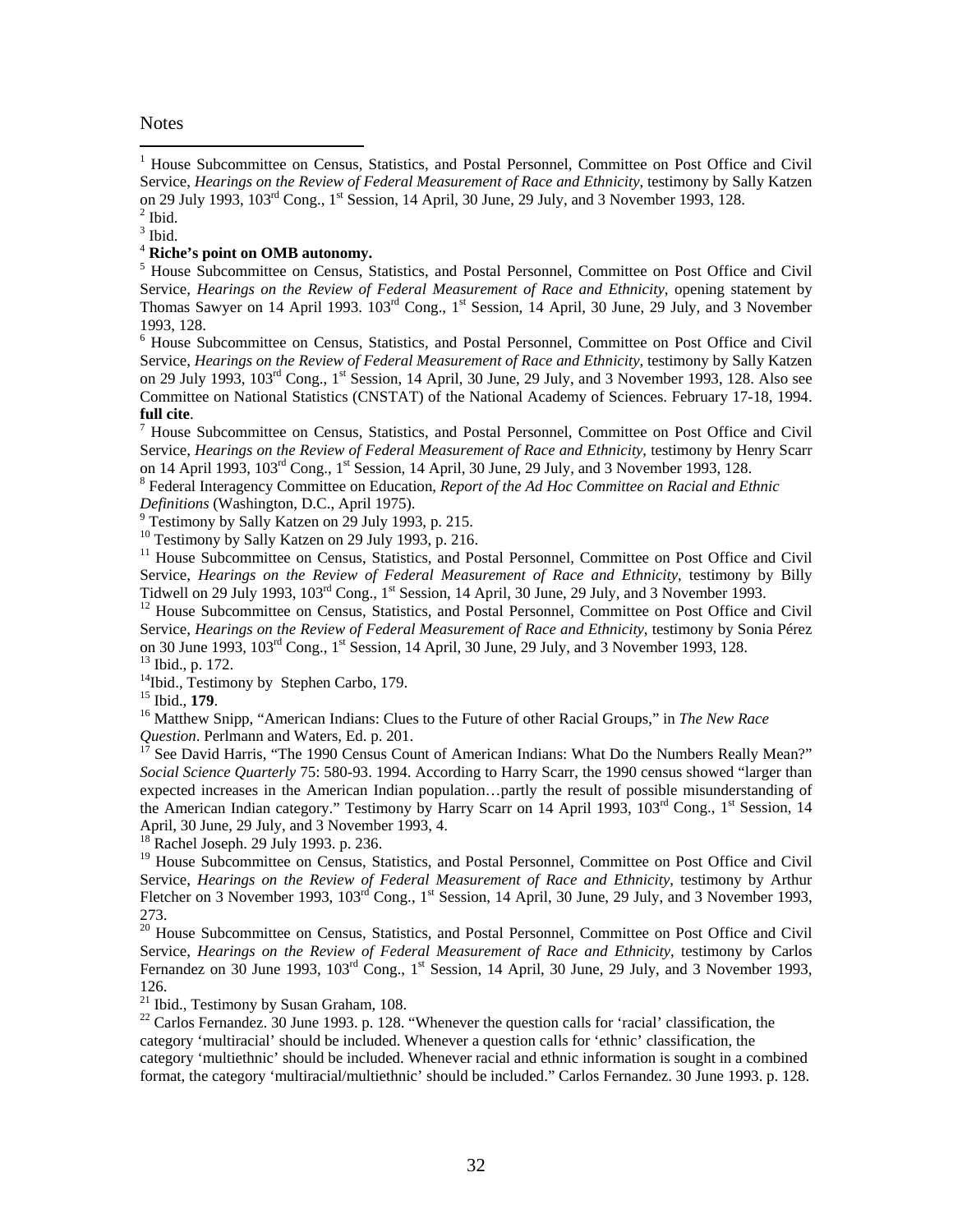Fernandez on 30 June 1993,  $103^{rd}$  Cong.,  $1^{st}$  Session, 14 April, 30 June, 29 July, and 3 November 1993, <sup>24</sup> House Subcommittee on Census, Statistics, and Postal Personnel, Committee on Post Office and Civil Service, *Hearings on the Review of Federal Measurement of Race and Ethnicity*, testimony by Carlos 128.

 $\frac{25}{25}$  Thomas Sawyer, 29 July 1993, p. 197.

26 Daniel Akaka, 29 July 1993, p. 199.

 $\overline{a}$ 

27 Daniel Akaka, 29 July 1993, p. 199.

28 US. Census Bureau. "Population by Race and Hispanic Origin for the United States: 2000" **full cite.**

Norman Mineta. 29 July 1993. 103d Cong., 1<sup>st</sup> sess., April 14, June 30, July 29, and November 3, 1993, p.  $29$  U.S. House Subcommittee on Census, Statistics, and Postal Personnel. Committee on Post Office and Civil Service. *Hearings on the Review of Federal Measurements of Race and Ethnicity*, Testimony by 208.

30 Norman Mineta, 29 July 1993. p. 208.

 $31$  Barney Frank. 29 July 1993, p. 211.

32 Tom Petri. 30 June 1993. p. 192.

33 Stephen Carbo. 30 June 1993. p. 193.

<sup>34</sup> Tom Petri. 30 June 1993. p. 194.

<sup>35</sup> House, *A Bill to Amend the Paperwork Reduction Act*, 104<sup>th</sup> Congress, 2<sup>nd</sup> sess., H.R. 3920,

Congressional Record, 142, no. 114, daily ed. (July 30, 1996): H8982.<br><sup>36</sup> (cite AMEA records)

<sup>37</sup> National Research Council, Committee on National Statistics, "Workshop on Race and Ethnicity Classification: An Assessment of the Federal Standard for Race and Ethnicity Classification," Washington, D.C. (1994).

 the Department of Education jointly conducted a survey of 1,000 public schools on how schools collect <sup>38</sup> In addition to these tests, the National Center for Educational Statistics and the Office of Civil Rights in racial data (NCES, 1996).

<sup>39</sup>*AMEA Networking News*, vol. 4 #5 (Fall 1993): 4. Unpublished.

<sup>40</sup> "Coalition Statement on Proposed Modification of OMB Directive No. 15," (1994) Unpublished: 1.

<sup>41</sup> AMEA and Project RACE Response to "Coalition Statement," (1994) Unpublished: 1

<sup>42</sup> Carlos Fernandez, "The Wedowee Case: What Happened and What It Means for Us," *AMEA Networking News*, vol 5, #1 (Winter-Spring 1994, photocopy), 2.

<sup>43</sup> Executive Office of the President, Office of Management and Budget, "Standards for the Classification of Federal Data on Race and Ethnicity," by Sally Katzen, *Federal Register* 60, no. 166 (August 28, 1995): 44674.

<sup>44</sup> Joint Statement of AMEA and Project RACE "Regarding the Mandate of the 2000 Census to Count All Americans," sent to Katherine Wallman (29 September 1995). Unpublished.

 simply did not take our arguments or our numbers seriously." "Why The Multiracial Community Must March on July 20!" < http://www.intvoice.com>. No Date Listed. <sup>45</sup> Byrd's rationale for taking to the streets was that although the umbrella groups had achieved significant success, "not much effort...has been expended to disseminate news of the movement to mixed-race individuals on a grassroots level, and if the multiracial initiative fails, it will be because the government

<sup>46</sup> Interracial Voice Website: <[http://www.intvoice.com>](http://www.intvoice.com/). No date listed. Emphasis in original.<br><sup>47</sup> Interracial Individuals listsery (now defunct). From Ramona Douglass, [AMEAPRES@aol.com](mailto:AMEAPRES@aol.com)

<<http://soyokaze.biosci.ohio-state.edu/~jei/ii>> (posted 25 July 1995). 4[8 \(](http://soyokaze.biosci.ohio-state.edu/~jei/ii)**cite plans to create a PAC**)

 49 Clarence Page, "Biracial People Feel 'Boxed In' by Census Form," *Chicago Tribune*. 28 July 1998, sec. B, p. 3.

 50 Department of Labor, Bureau of Labor Statistics, *A Test of Methods for Collecting Racial and Ethnic Inifrmation: May 1995, USDL 95-428 (Washington, D.C., October 26, 1995), pp. 2-3.* 

<sup>51</sup> U.S. Bureau of the Census, *Findings on Questions on Race and Hispanic Origin Tested in the 1996 National Content Survey*. (December 1996). Population Division Working Paper #16.

Fernandez on 30 June 1993,  $103^{\text{rd}}$  Cong.,  $1^{\text{st}}$  Session, 14 April, 30 June, 29 July, and 3 November 1993, <sup>23</sup> House Subcommittee on Census, Statistics, and Postal Personnel, Committee on Post Office and Civil Service, *Hearings on the Review of Federal Measurement of Race and Ethnicity*, testimony by Carlos 128.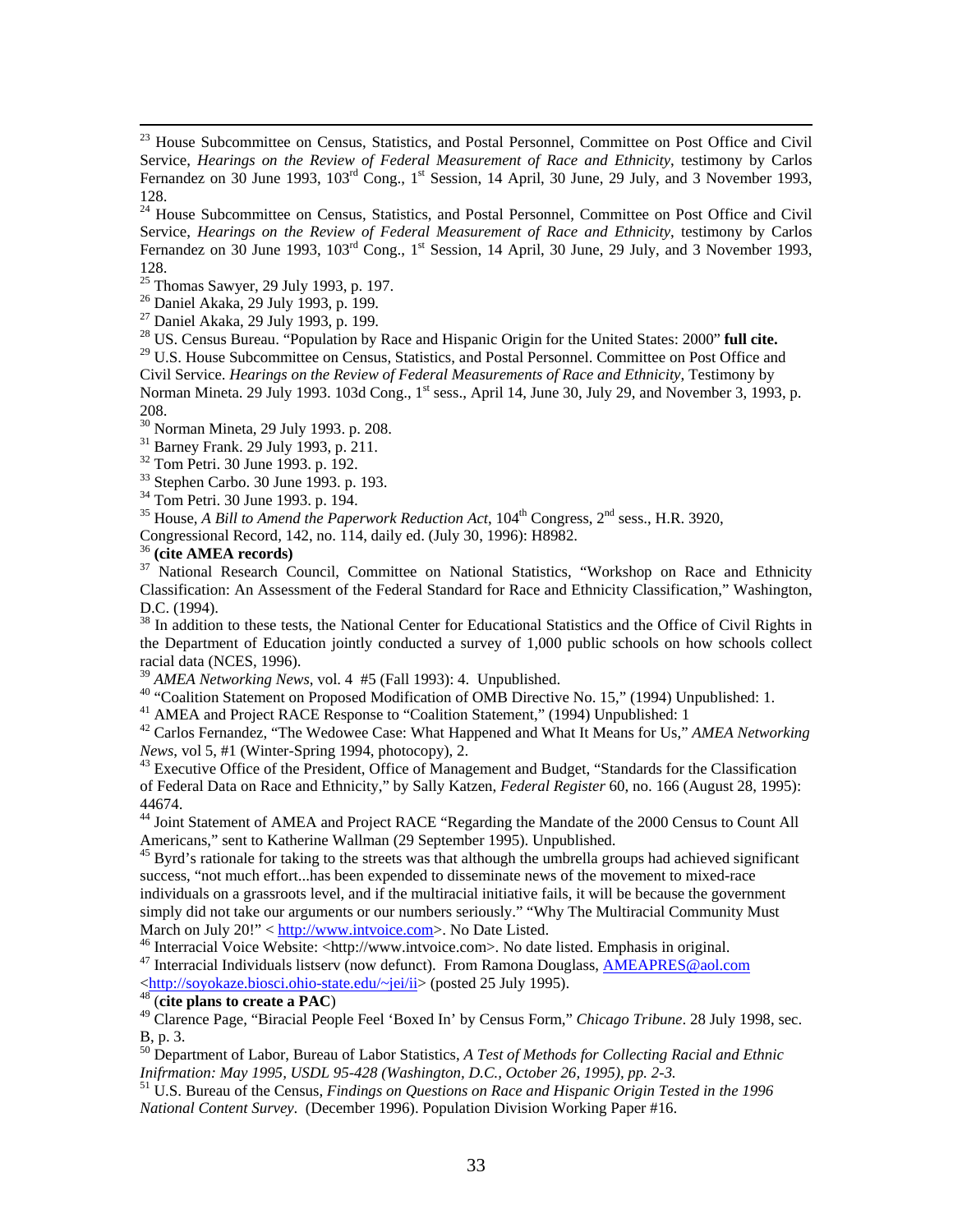<sup>52</sup> Ramona Douglass to Charles Byrd "Letters to the Editor."< <u>http://www.intvoice.com</u>>. February 1997.<br><sup>53</sup> Memo from Ramona Douglass to Nancy Brown and Faye Mandell (MASC leaders). (March 1997).

 $\overline{a}$ 

54 Ramona Douglass, Keynote address, *Beyond the 2000 Census: Community as Team*. University of Michigan, Ann Arbor. (5 April 1997).

JACL "Policy Position on the Multiracial Category," 9 July 1997. Emphasis in the original.<br><sup>56</sup> Libertarian Party press release, 10 July 1997.<br><sup>57</sup> "Interracial Voice Interviews Congressman Thomas Petri." <http://www.intvo <sup>55</sup> As a way to "acknowledge the rights of multiracial people to identify truthfully and accurately, without hurting minority groups that need accurate reporting of race and ethnic data for civil rights purposes."<br>JACL "Policy Position on the Multiracial Category," 9 July 1997. Emphasis in the original.

1997.

58 Ibid., 23 April 1997.

59 Susan Graham. "Multiracial Life After Newt," [<http://www.](http://www. projectrace.home.mindspring.com/director.html) 

[projectrace.home.mindspring.com/director.html>](http://www. projectrace.home.mindspring.com/director.html) posted 9 November 1998.<br><sup>60</sup> Letter from Newt Gingrich to Franklin Raines. 1 July 1997.<br><sup>61</sup> Cite – **1997 congressional hearings.** 

 1997, sec. A, p. 3. Also see Steven A. Holmes, "Gingrich Outlines Plan on Race Relations" *NYT* 19 June <sup>61</sup>**Cite – 1997 congressional hearings.** 62 Rick Christie, "Gingrich Lists His Action Plan for Racial Gulf," *Atlanta Journal-Constitution,* 18 June 1997. Section B; Page 12; Column 4.

 63 Tom Sawyer, **1997 Congressional Hearings – full cite.**

64 Tom Petri. **1997 Congressional Hearings** - **full cite.**

<sup>66</sup> "Civil rights issues" include policy areas such as welfare reform, immigration restrictions, minimum wage increases and educational funding.

67 CARRIE MEEK- 23 April 1997

68 John Conyers. Cong. Testimony. 25 July 1997.

<sup>68</sup> John Conyers. Cong. Testimony. 25 July 1997.<br><sup>69</sup> Letter from Carol Moseley-Braun to Michelle Erickson. 3 March 1993. Moseley-Braun also (??)  **sponsored a bill that would have made it illegal for federally funded adoption agencies to deny or delay placing a child solely on the basis of race**. 70 Harold McDougall. 22 May 1997.

<sup>71</sup> (However, as discussed in chapter 6, it appears that unanimity was achieved only with the **dismissal of Roderick Harrison, now a researcher at the Joint Center for Political and Economic Studies.)** 

72 Harold McDougall. 25 July 1997.

 $73$  In contrast to the CPS and NCS tests, RAETT was designed with small populations in mind. Department of Commerce, Bureau of the Census, *Results of the 1996 Race and Ethnic Targeted Test*, Population Division Working Paper no. 19 (Washington, D.C., May 1997).

 1997. Part A, pg. 1. 74 Faye Fiore, "Multiple Race Choices to be Allowed on 2000 Census," *Los Angeles Times*, 30 October,

 $75$  Tabulation Working Group of the Interagency Committee for the Review of Standards for Data on Race and Ethnicity "Provisional Guidance on the Implementation of the 1997 Standards for Federal Data on Race and Ethnicity," Appendix C. Executive Office of the President, Office of Management and Budget, 15 December 2000.

 76For example, Matthew Snipp calculated that the "smallest group method" would have led to a *71 percent increase* in the American-Indian population in 1990, as opposed to using the old monoracial format. Snipp, "Clues to the Future of Other Groups from the American-Indian Experience," Presented at the Bard Conference on Multiraciality, Bard College, NY. 17-18 Sept. 2000. Unpublished. p.16. <sup>77</sup> See for instance, D'Vera Cohn, "A Racial Tug of War over Census: New Option Fosters Group

Competition," Washington Post. 3 March 2000. Metro, Pg. B01.

 $78$  Should a person marking two or more minority races become involved in a civil rights enforcement case, the individual would be allocated to the race that s/he is believes the discrimination was based on. Alternately, should the enforcement action require assessing disparate impact or a discriminatory pattern, the rule is to "analyze the patterns based on alternative allocations to each of the minority groups." Executive Office of the President of the United States, Office of Management and Budget, "To the Heads

Unpublished.